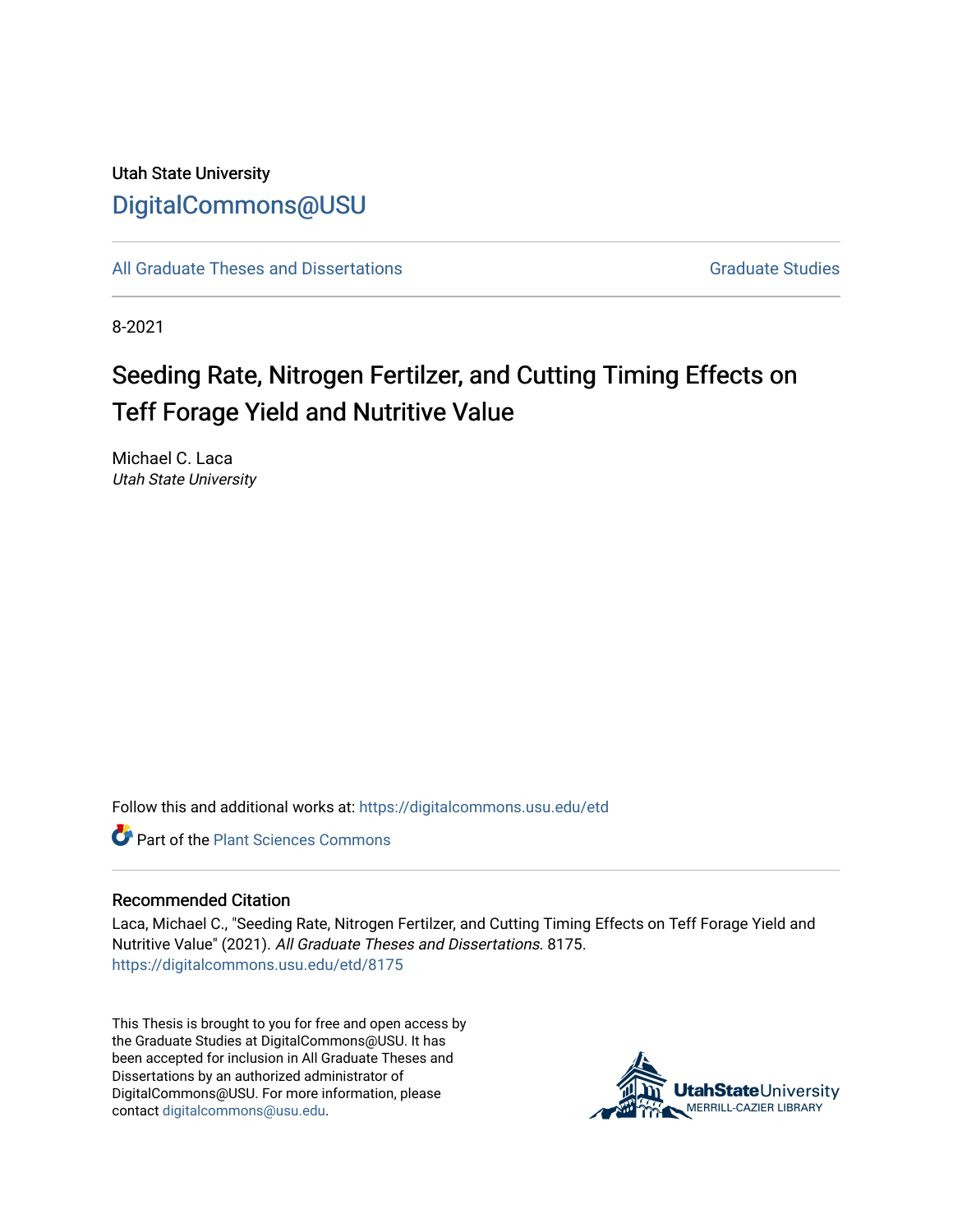## SEEDING RATE, NITROGEN FERTILZER, AND CUTTING TIMING EFFECTS ON

## TEFF FORAGE YIELD AND NUTRITIVE VALUE

by

Michael C. Laca

## A thesis submitted in partial fulfillment of the requirements for the degree

of

## MASTER OF SCIENCE

in

Plant Science

 $\frac{1}{2}$  ,  $\frac{1}{2}$  ,  $\frac{1}{2}$  ,  $\frac{1}{2}$  ,  $\frac{1}{2}$  ,  $\frac{1}{2}$  ,  $\frac{1}{2}$  ,  $\frac{1}{2}$  ,  $\frac{1}{2}$  ,  $\frac{1}{2}$  ,  $\frac{1}{2}$  ,  $\frac{1}{2}$  ,  $\frac{1}{2}$  ,  $\frac{1}{2}$  ,  $\frac{1}{2}$  ,  $\frac{1}{2}$  ,  $\frac{1}{2}$  ,  $\frac{1}{2}$  ,  $\frac{1$ 

 $\frac{1}{2}$  ,  $\frac{1}{2}$  ,  $\frac{1}{2}$  ,  $\frac{1}{2}$  ,  $\frac{1}{2}$  ,  $\frac{1}{2}$  ,  $\frac{1}{2}$  ,  $\frac{1}{2}$  ,  $\frac{1}{2}$  ,  $\frac{1}{2}$  ,  $\frac{1}{2}$  ,  $\frac{1}{2}$  ,  $\frac{1}{2}$  ,  $\frac{1}{2}$  ,  $\frac{1}{2}$  ,  $\frac{1}{2}$  ,  $\frac{1}{2}$  ,  $\frac{1}{2}$  ,  $\frac{1$ 

Approved:

Major Professor Committee Member

J. Earl Creech, Ph.D. Grant E. Cardon, Ph.D.

Kevin B. Jensen D. Richard Cutler, Ph.D. Committee Member Interim Vice Provost for Graduate Studies

> UTAH STATE UNIVERSITY Logan, Utah

> > 2021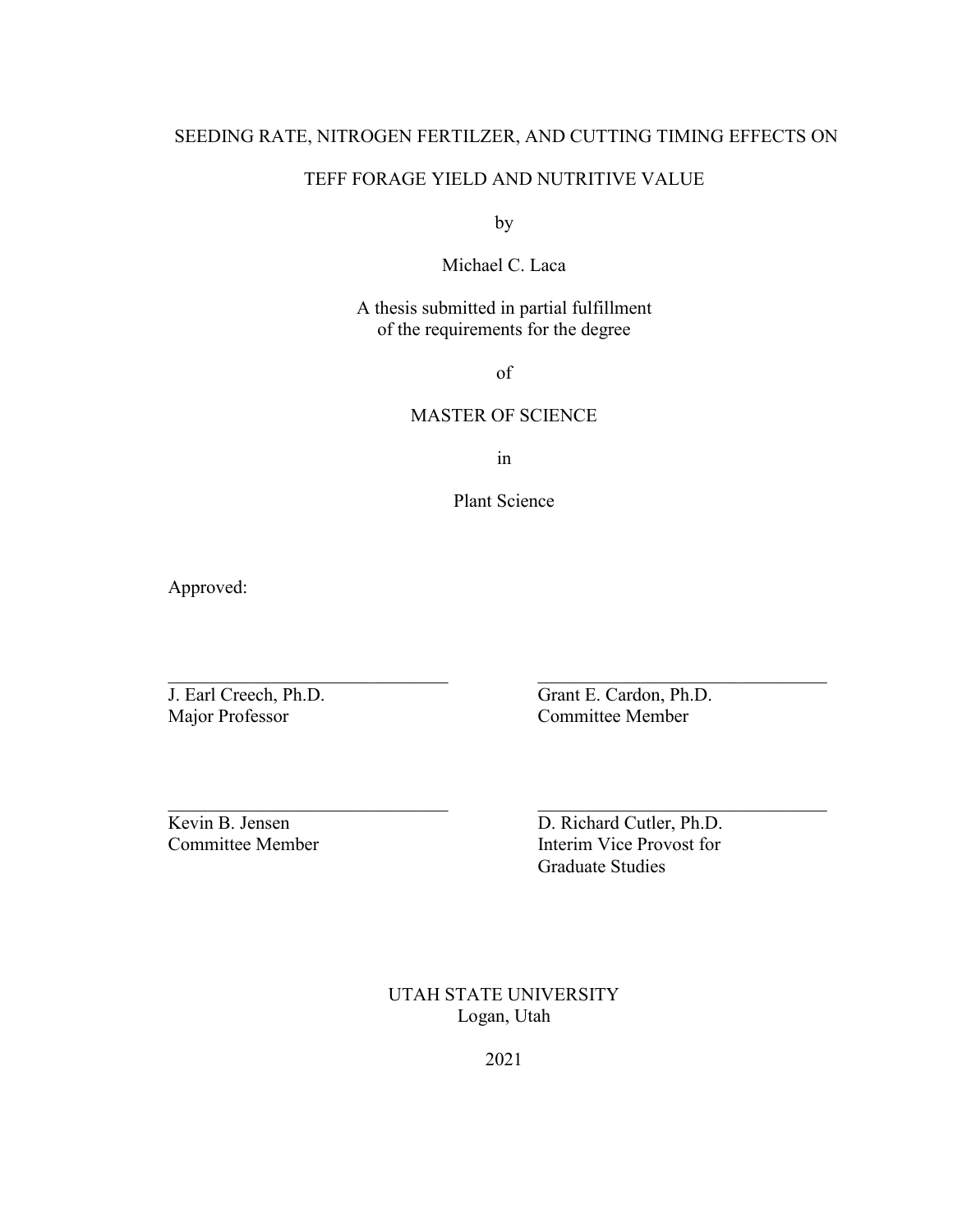Copyright © Michael C. Laca

All Rights Reserved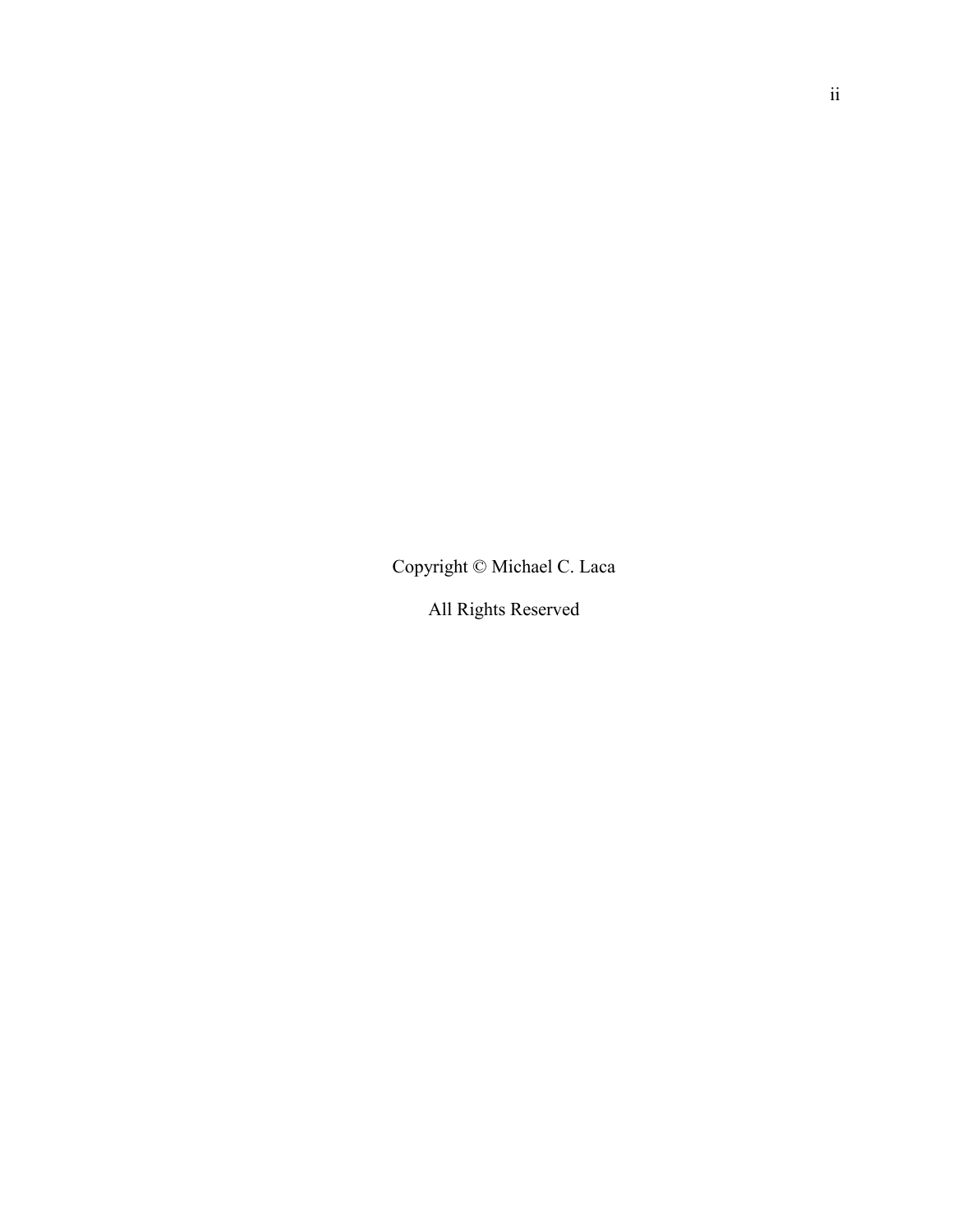## ABSTRACT

## SEEDING RATE, NITROGEN FERTILIZER, AND CUTING TIMING EFFECTS ON TEFF FORAGE YIELD AND NUTRITIVE VALUE

by

Michael C. Laca, Master of Science

Utah State University, 2021

Major Professor: Dr. J. Earl Creech Department: Plant Soils and Climate

Teff [*Eragostis tef* (Zucc.) Trotter] is a relatively new forage gaining popularity in the United States; however, information regarding agronomic production practices is lacking. This study was conducted to determine the combination of seeding rate, fertilization, and harvest timing to optimize teff dry-matter yield (DMY) and nutritive value. Four seeding rates  $(2, 5, 8, \text{ and } 11 \text{ lb/acre})$ , four nitrogen (N) fertilizer rates  $(0, 25, \text{ } 11 \text{ lb/acre})$ 50, and 100 lb/acre), and two harvest strategies [boot stage (2-cut) and full seed-head stage (1-cut; stockpiled)] were evaluated in 2010 and 2011 in Kaysville, UT and Yerington, NV. The effects of harvest (1- vs 2-cuts), seeding rate, N level, location, and year had a significant ( $P \le 0.05$ ) effect on teff dry-matter yield (DMY). Two-cut management produced 22% more DMY compared to stockpiled teff. Only at a seeding rate of 2 lb/acre was a significant ( $P < 0.05$ ) decrease in teff DMY observed. Teff DMY responded significantly ( $P \le 0.05$ ) to each N treatment ranging from 4,457 lb/acre with no N applied to 8,394 lb/acre at 100 lb N applied. On average, the Kaysville, UT site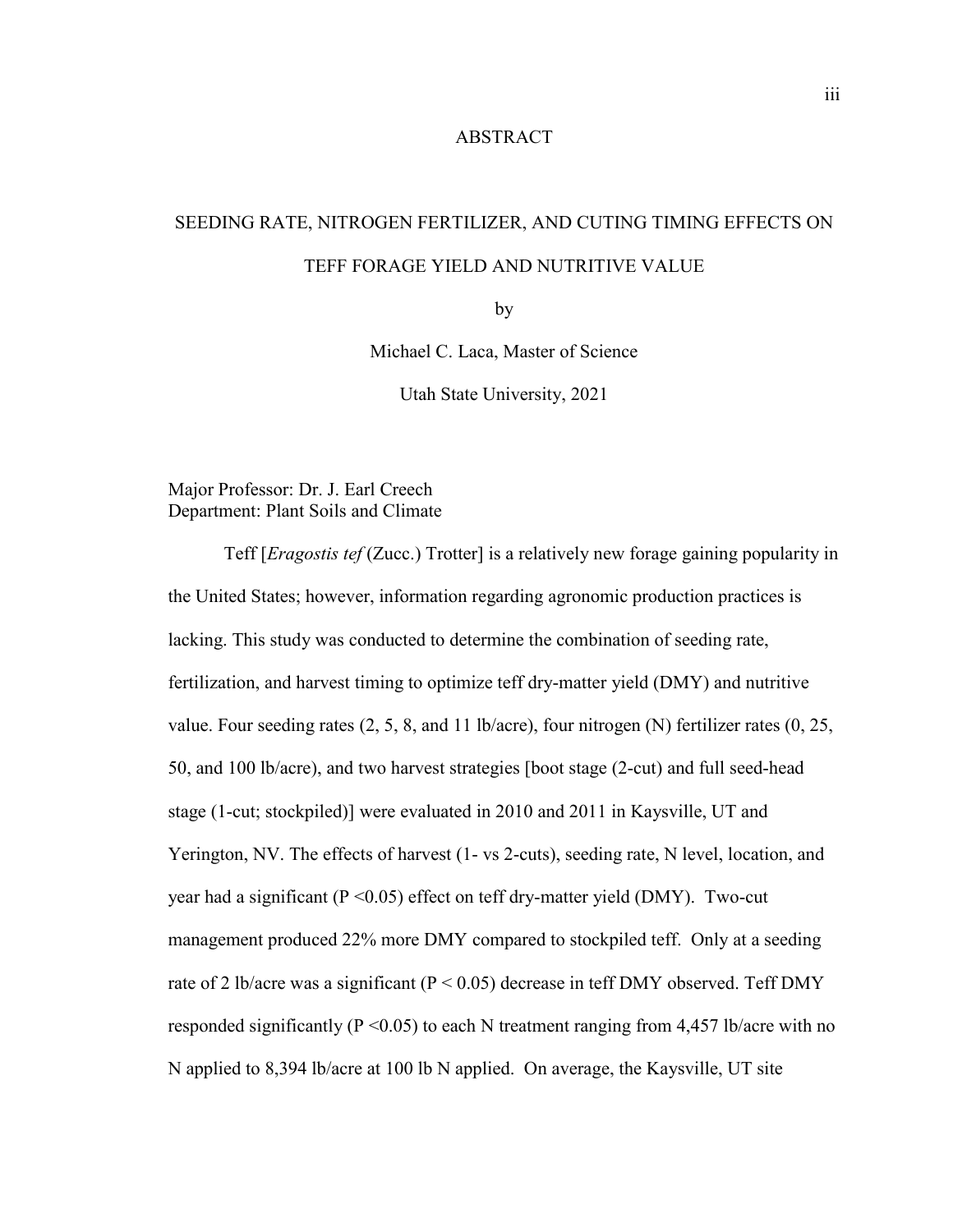produced 10% more DMY than Yerington, NV at 6,008 lb/acre. A 33% reduction (P < 0.05) in DMY was observed from 2010 to 2011. Responses to increased N fertilizer and DMY under stockpiled forage were not consistent across locations. Only at the UT site was there an associated increase in DMY ( $P < 0.05$ ) with increased N. Under a 2-cut management, there were observed increases in DMY with increased N levels at both locations. Levels of crude protein (CP) and *in-vitro* true digestibility (IVTD48) were not affected by seeding rate, while acid detergent fiber (ADF) values remained constant regardless of location. Variation in locations and years had no effect on digestible neutral detergent fiber (dNDF48) values. Regardless of management or location, CP concentrations were greater when 100 lb N/acre was applied, while CP concentrations were similar among lower N levels. The results of this experiment suggest that under a 2 cut management system, teff economics will be optimized with a fertilizer application of 100 lb N/acre at a seeding rate of 5 lb/acre.

(30 Pages)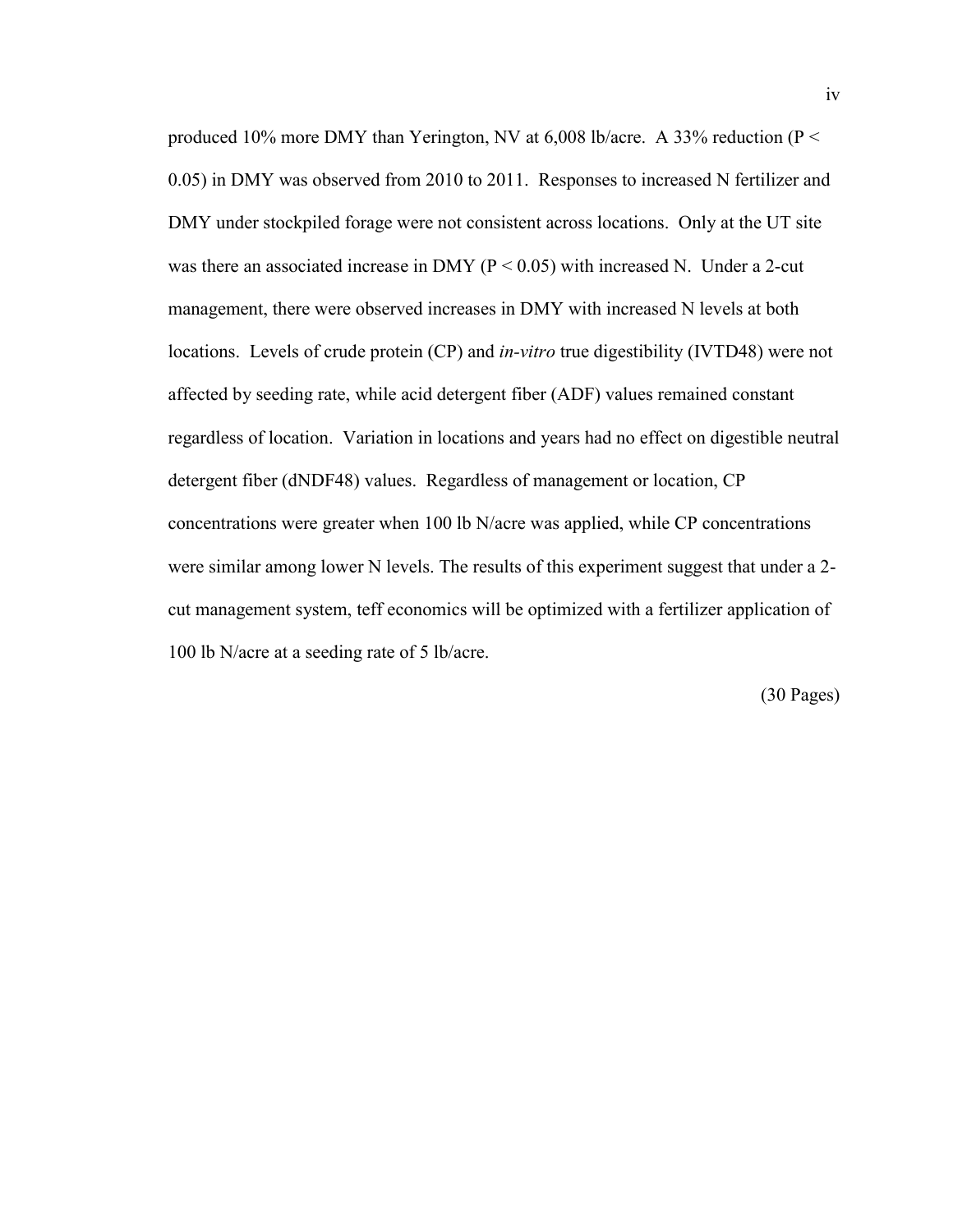## PUBLIC ABSTRACT

# SEEDING RATE, NITROGEN FERTILIZER, AND CUTING TIMING EFFECTS ON TEFF FORAGE YIELD AND NUTRITIVE VALUE

Michael C. Laca

Teff [*Eragostis tef* (Zucc.) Trotter] is a relatively new forage gaining popularity in the United States; however, information regarding agronomic production practices is lacking. This study was conducted to determine the combination of seeding rate, fertilization, and harvest timing to optimize teff dry-matter yield (DMY) and nutritive value. Four seeding rates (2, 5, 8, and 11 lb/acre), four nitrogen (N) fertilizer rates (0, 25, 50, and 100 lb/acre), and two harvest strategies [boot stage (2-cut) and full seed-head stage (1-cut; stockpiled)] were evaluated in 2010 and 2011 in Kaysville, UT and Yerington, NV. The effects of harvest (1- vs 2-cuts), seeding rate, N level, location, and year had a significant ( $P \le 0.05$ ) effect on teff dry-matter yield (DMY). Two-cut management produced 22% more DMY compared to stockpiled teff. Only at a seeding rate of 2 lb/acre was a significant ( $P < 0.05$ ) decrease in teff DMY observed. Teff DMY responded significantly ( $P \le 0.05$ ) to each N treatment ranging from 4,457 lb/acre with no N applied to 8,394 lb/acre at 100 lb N applied. On average, the Kaysville, UT site produced 10% more DMY than Yerington, NV at 6,008 lb/acre. A 33% reduction ( $P <$ 0.05) in DMY was observed from 2010 to 2011. Responses to increased N fertilizer and DMY under stockpiled forage were not consistent across locations. Only at the UT site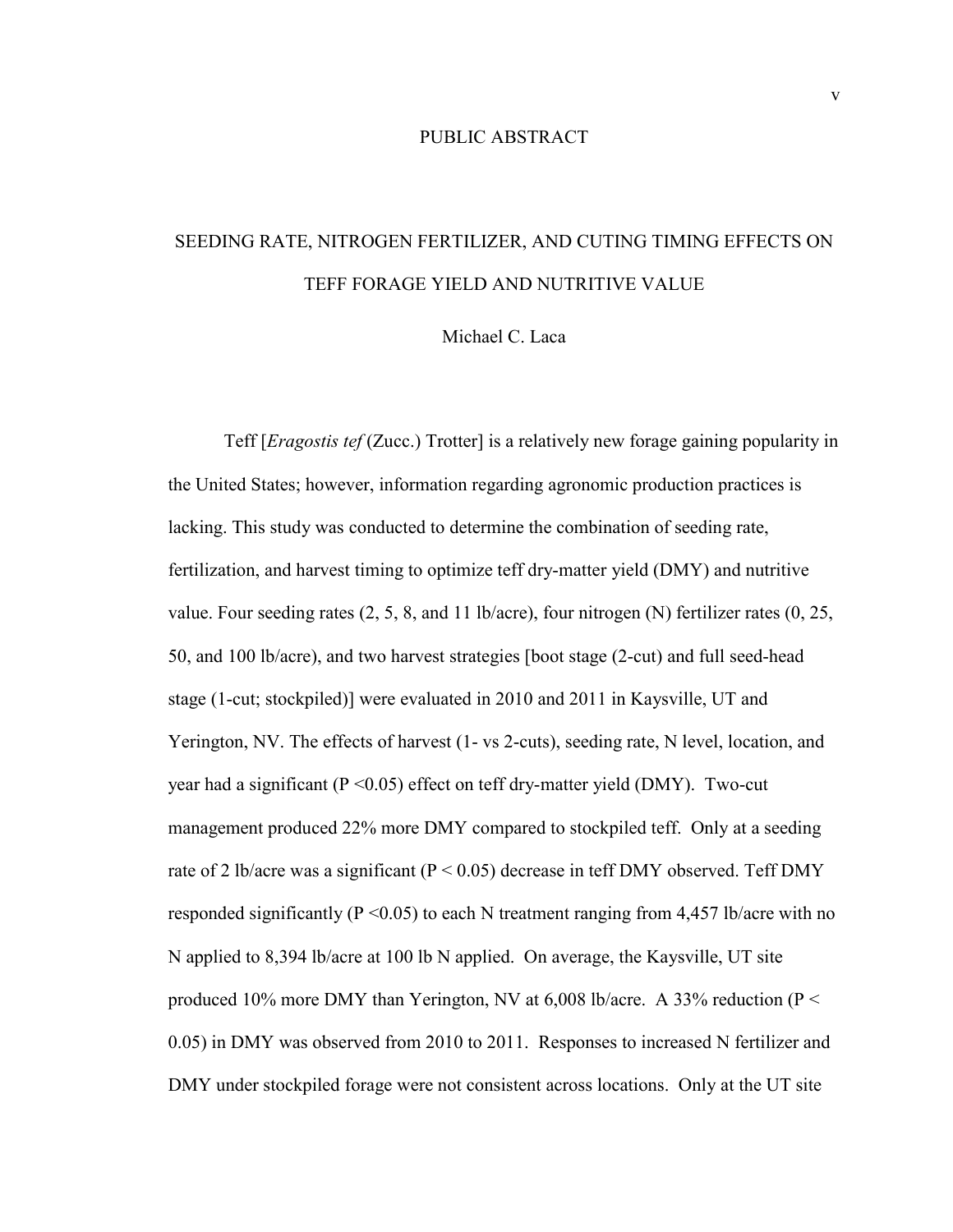was there an associated increase in DMY ( $P < 0.05$ ) with increased N. Under a 2-cut management, there were observed increases in DMY with increased N levels at both locations. Levels of crude protein (CP) and *in-vitro* true digestibility (IVTD48) were not affected by seeding rate, while acid detergent fiber (ADF) values remained constant regardless of location. Variation in locations and years had no effect on digestible neutral detergent fiber (dNDF48) values. Regardless of management or location, CP concentrations were greater when 100 lb N/acre was applied, while CP concentrations were similar among lower N levels. The results of this experiment suggest that under a 2 cut management system, teff economics will be optimized with a fertilizer application of 100 lb N/acre at a seeding rate of 5 lb/acre.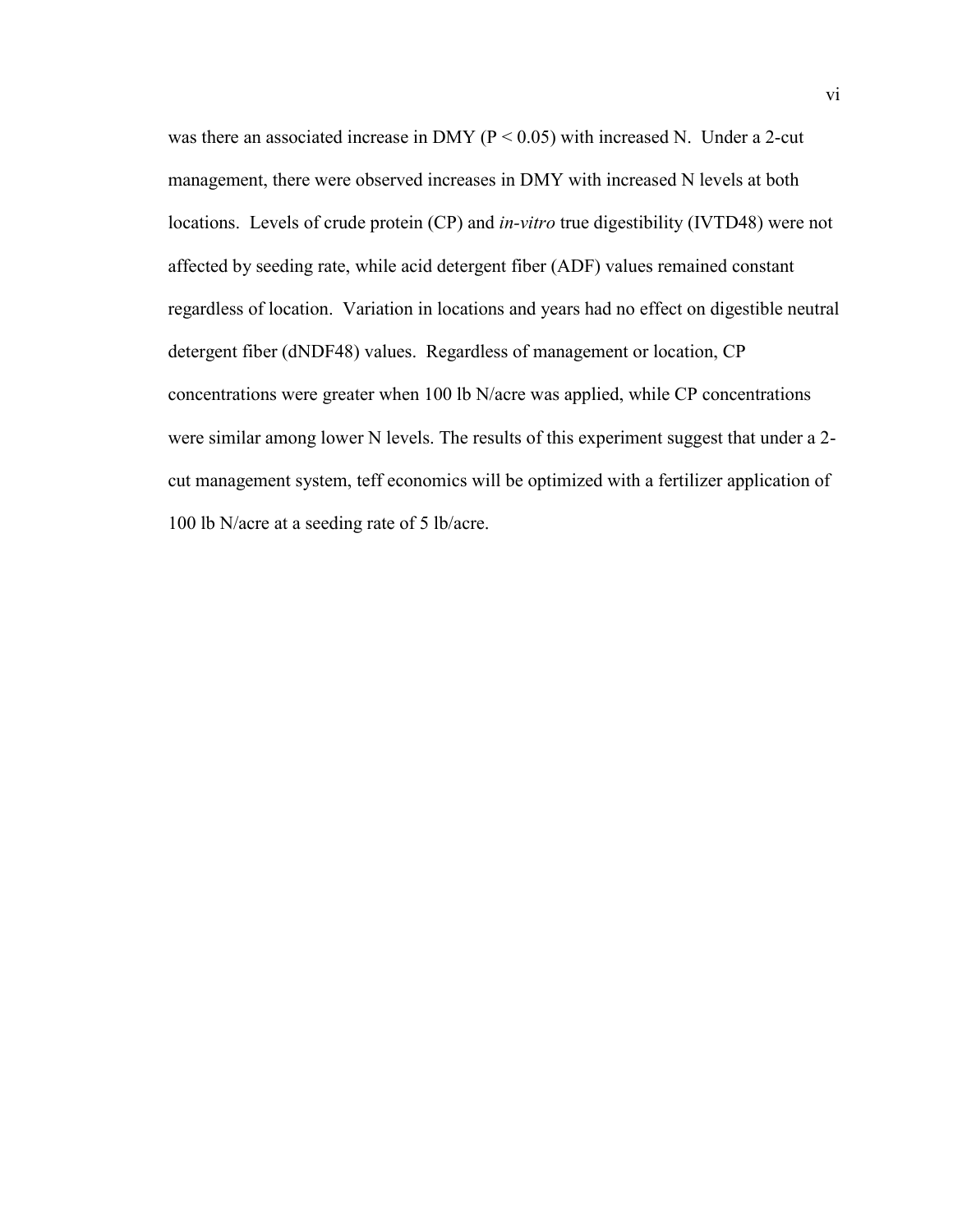#### ACKNOWLEDGMENTS

First, I would like to thank my wife Ashley for helping me finish my degree, dealing with two new businesses as well as newborn twins! I know for a fact I could not have finished this degree without her support. The last few weeks of crunch time finishing this thesis defense have been intense but fun. I am also grateful to the support of my family in helping us get to Logan to defend my paper.

I would like to thank Dr. J. Earl Creech for being the hammer behind the nail and getting this project rolling again so we can finally finish seven years after I left USU. Without his knowledge, persistence, and support I'm not sure I would be where I am today. The knowledge I gained being an agronomy student under him has been invaluable in my professional career. I would also like to thank my committee members Drs. Grand Cardon and Kevin Jensen for all of their knowledge and support. I need to give special thanks to the USU farm personnel and students who assisted with this project in Kaysville, Utah as well as the Utah Agricultural experiment station and USU extension for funding. In addition, I would like to thank UNCE for helping provide labor for irrigation and harvest at the Yerington, Nevada location when I was not able to be there.

Michael C. Laca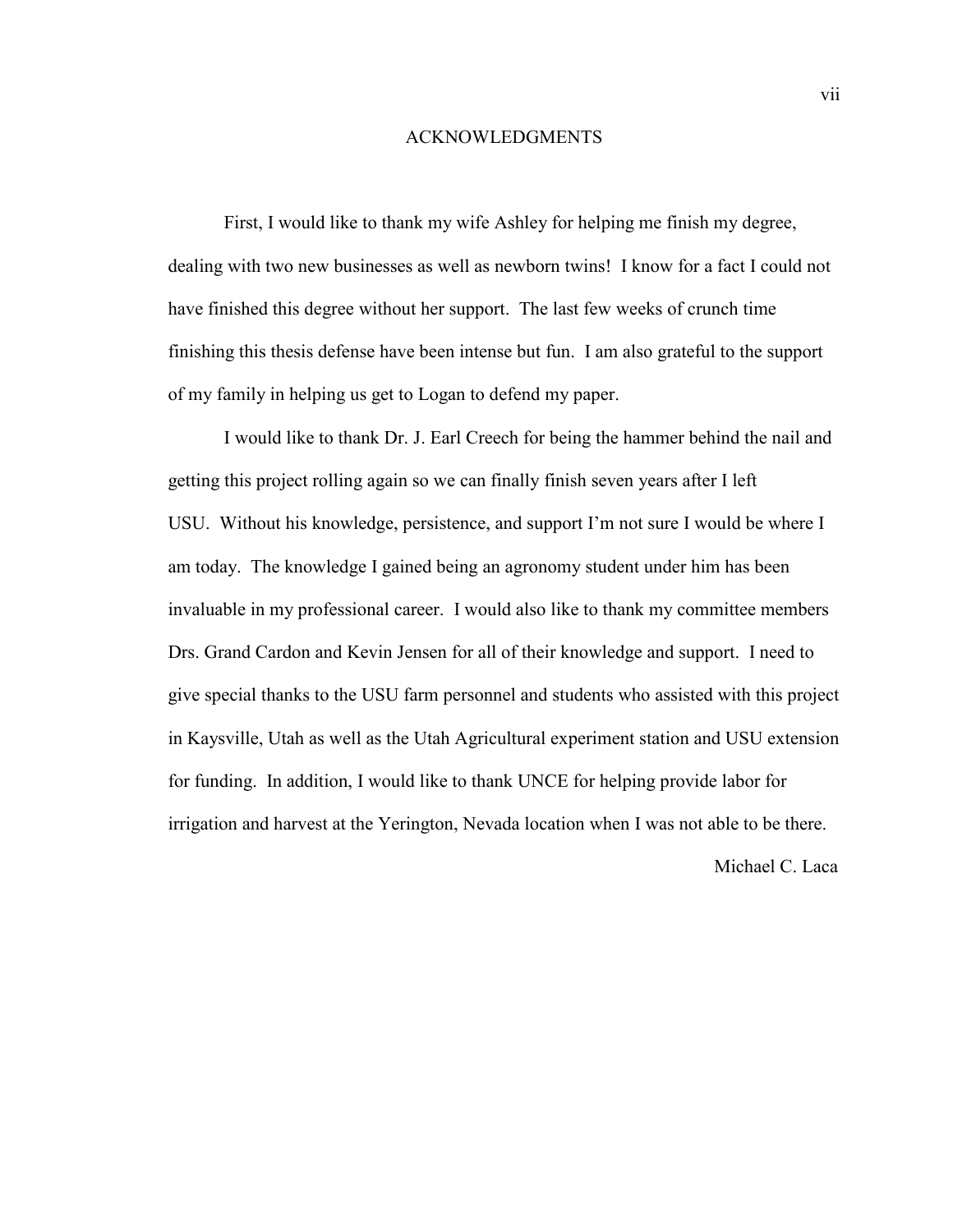## Page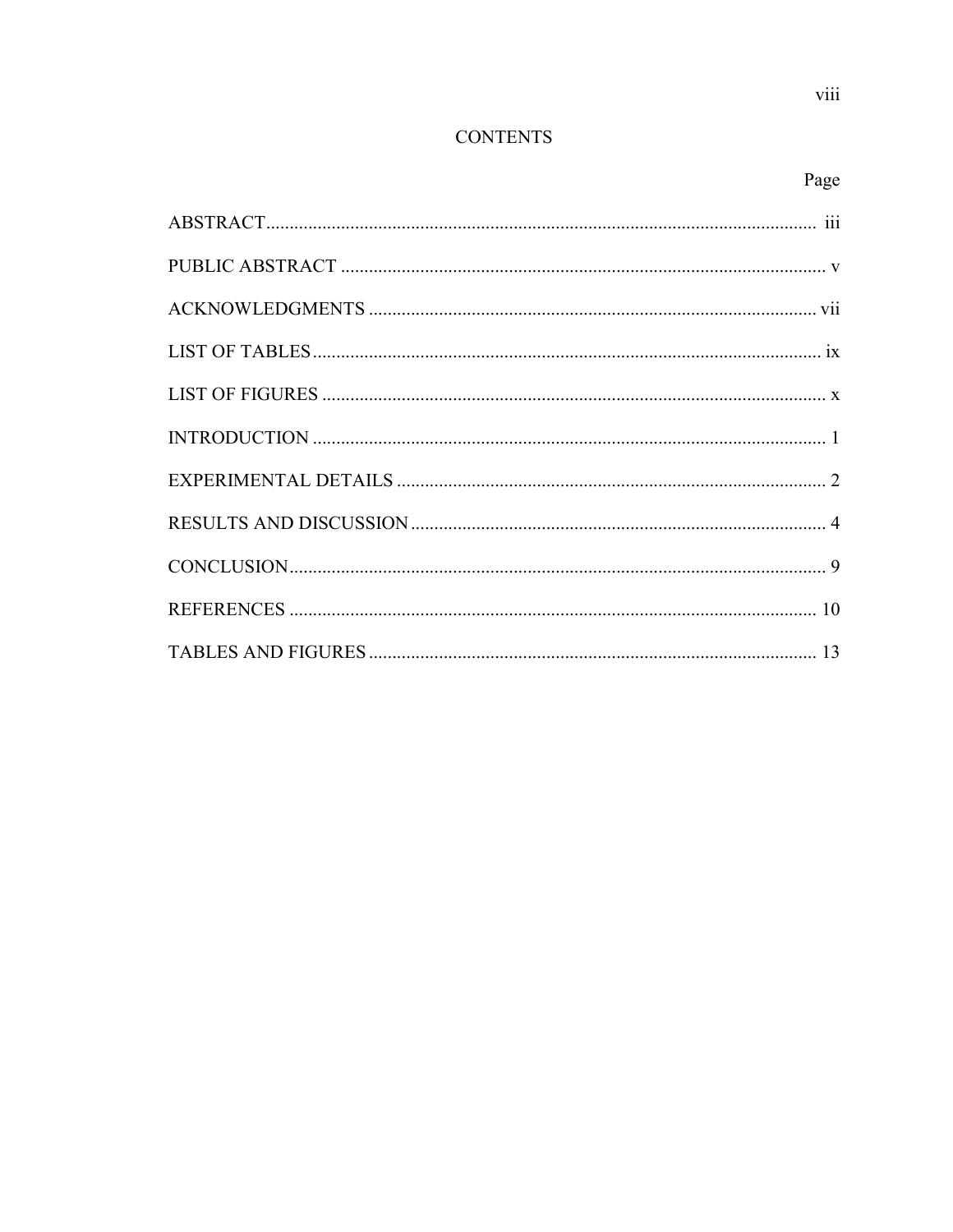## LIST OF TABLES

| Table          | Page                                                                                                                                                             |
|----------------|------------------------------------------------------------------------------------------------------------------------------------------------------------------|
| 1              | Soil series, cropping history and planting and harvest dates of four teff                                                                                        |
| 2              | Initial soil fertility status at planting for four teff trials conducted in 2010                                                                                 |
| 3              | Monthly precipitation and temperature for four sites where teff trials were                                                                                      |
| $\overline{4}$ | Effect of N application rate on total dry-matter (DM) yield of teff grown in                                                                                     |
| 5              | Effect of N application on crude protein $(CP)$ , acid detergent fiber $(ADF)$ ,<br>digestible neutral detergent fiber (dNDF-48) and in vitro true digestibility |
| 6              | The significance of $F$ values for fixed sources of variation across Kaysville                                                                                   |
| $\tau$         | The significance of $F$ values for fixed sources of variation at the Utah and                                                                                    |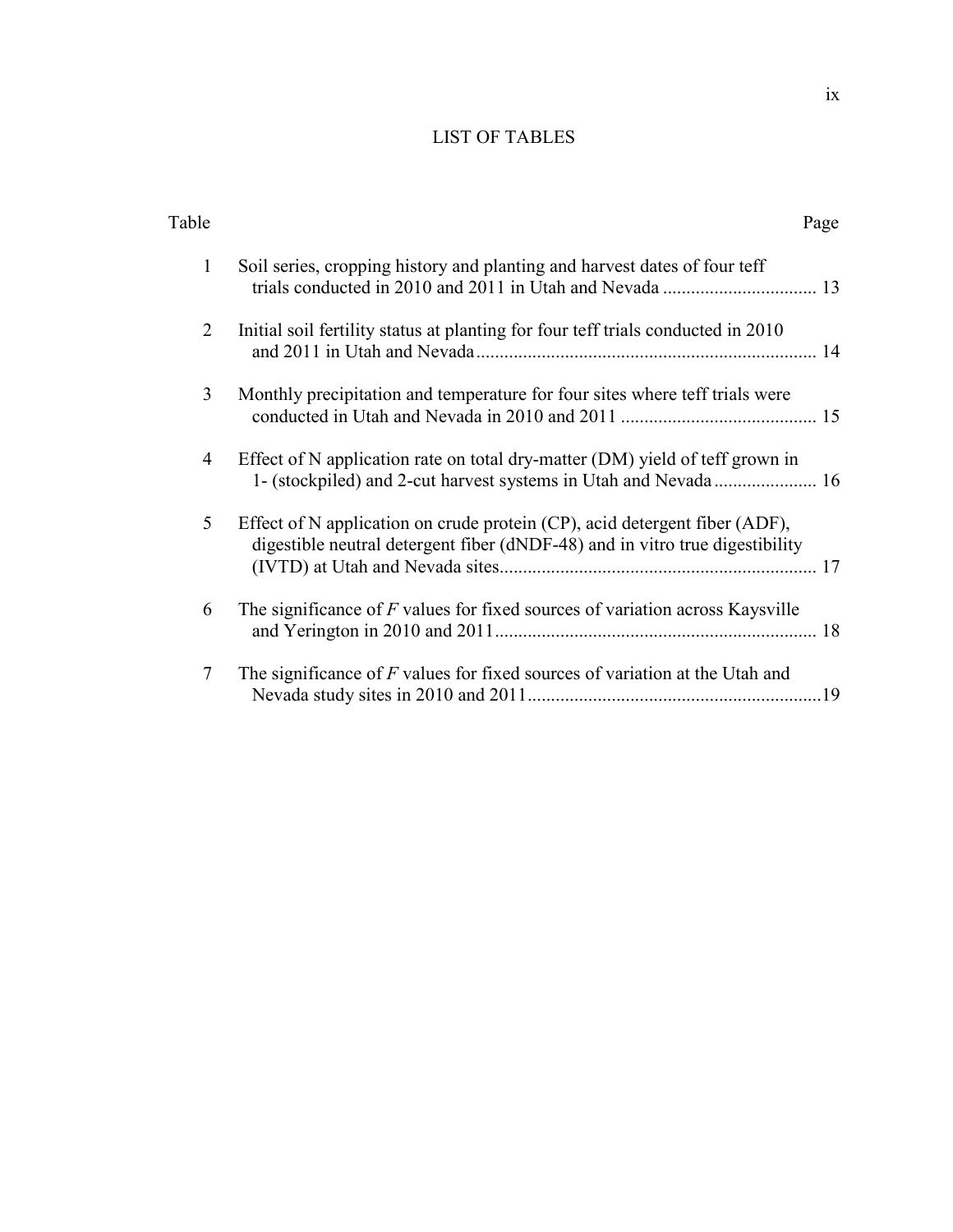## LIST OF FIGURES

#### Figure Page

1 Yield response of teff forage to varied seeding rates in 2010 and 2011 combined. A value between those of SR 5 and SR 8 represent the traditional practice of planting at a population of 5-8lb/acre PLS. Means followed by similar lowercase letters are not significantly different.............. 20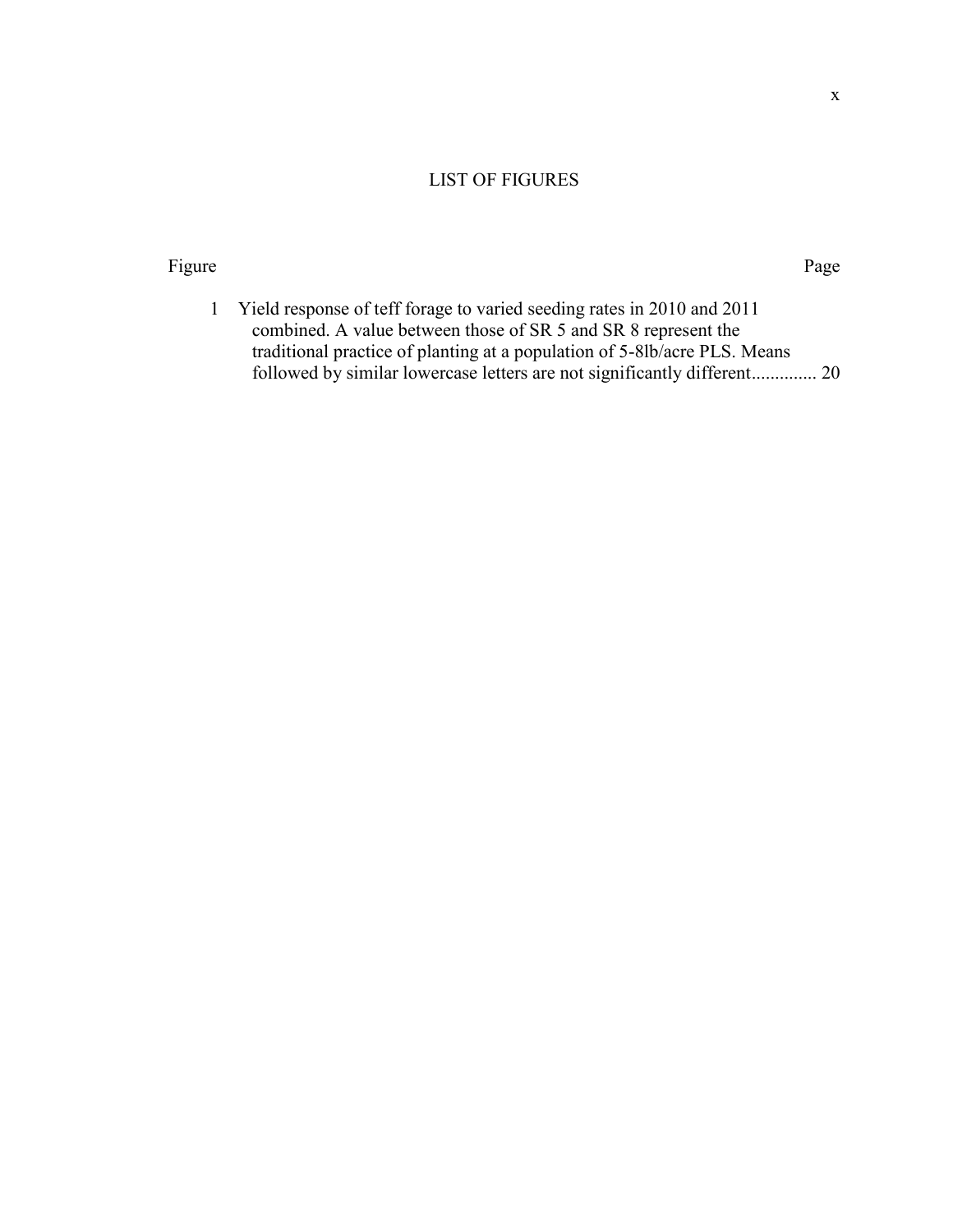## CHAPTER I

# SEEDING RATE, NITROGEN FERTILIZER, AND CUTING TIMING EFFECTS ON TEFF FORAGE YIELD AND NUTRITIVE VALUE

## **1 | INTRODUCTION**

Teff [*Eragrostis tef* (Zucc.) Trotter] is an annual, warm-season grass that is new to the United States. In its native Ethiopia, teff is a major grain crop used for human consumption, but recently has drawn interest as a forage crop for cattle, horses, and other ruminants. It has forage traits similar to those of Timothy grass (Miller, 2009). Rodiek and Jones (2012) reported that alfalfa hay was preferred to wheat and teff hay by lactating dairy cows, but teff was preferred over oat hay. Conversely, Saylor et al. (2018) suggested that as a forage teff may replace alfalfa and corn silage in lactating dairy cattle rations without a loss in milk productivity. Norberg et al. (2009) reported relative feed quality (RFQ) of teff (78-108) as similar to that of full-bloom alfalfa hay.

Alfalfa is the most dominant forage crop in Utah and Nevada (USDA-NASS, 2017); however, due to the dry climate and increased summer temperatures, species available for alfalfa crop rotation are limited. Hoyt (2017) concluded that given the volatility and inconsistent demands for dairy alfalfa hay, there is need for Utah and Nevada farmers to have crop options to sustain economic viability of their operations. Teff as a forage crop offers the following positive attributes: ideal for forage rotations,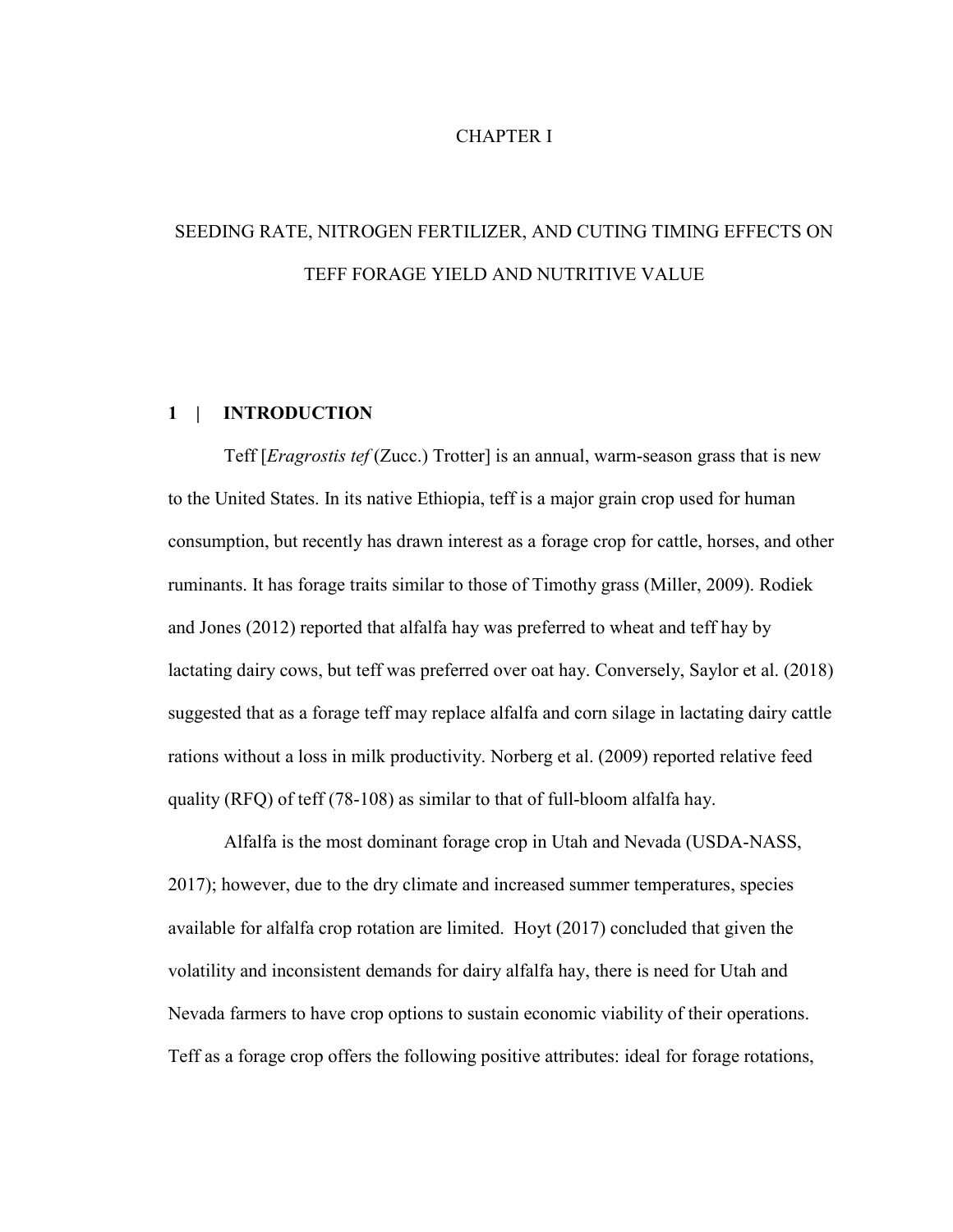excellent second crop for rotations, green manure crop, cover crop for erosion control and interseeding into a thin alfalfa stand to extend production for one season (Miller, 2009).

Girma et al. (2012) reported that reduced concentrations of N and P limited teff, DMY. Abay et al. (2009) concluded that relative to other crops, teff has a low N requirement (80 to 90 lb N/acre/year) to maintain acceptable DMY. Marsalis and Lauriault (2015) suggested a seasonal range of 50 to 120 lb N/ acre for teff. They further suggested that N applications be split with 30 to 50 lb N/acre at plantings and repeated after the first cutting.

Data describing the effects of varying seeding rates on teff DMY and nutritional quality are limited, particularly in the western U.S. Hall and Cherney (2010) reported that teff seeding rates of 9 lb/ac increased DMY by 600 lb/ac over 3 lb/ac, and concluded that for every 2 lb/ac increase in seeding rate an associated increase of 200 lb/ac DMY could be expected. Reda et al. (2014) reported that increased seeding rates led to increased lodging along with lower harvest grain index in teff (Reda et al., 2014). In winter wheat, ShouChen et al. (2018) reported that plant height, tiller number, and root biomass increased while leaf area decreased as seeding rates increased. Yield response of teff is also influenced by soil type and residual soil N values (Roseberg et al. 2018).

To date, a limited number of studies have focused on the effects of N fertilizer (Roseberg et al., 2005; Hancock and Durham, 2009; Hunter et al., 2009; Girma et al., 2012; Lauriault et al., 2013) or seeding rate (Hall and Cherney, 2010), individually, on teff DMY; however, data is lacking that describes the interactions between N fertilizer, seeding rate, and 1- vs 2-cut harvest system (boot-stage vs. full seed-head stage) and their effects on teff stand, DMY, and nutritive value. The objectives of this study were to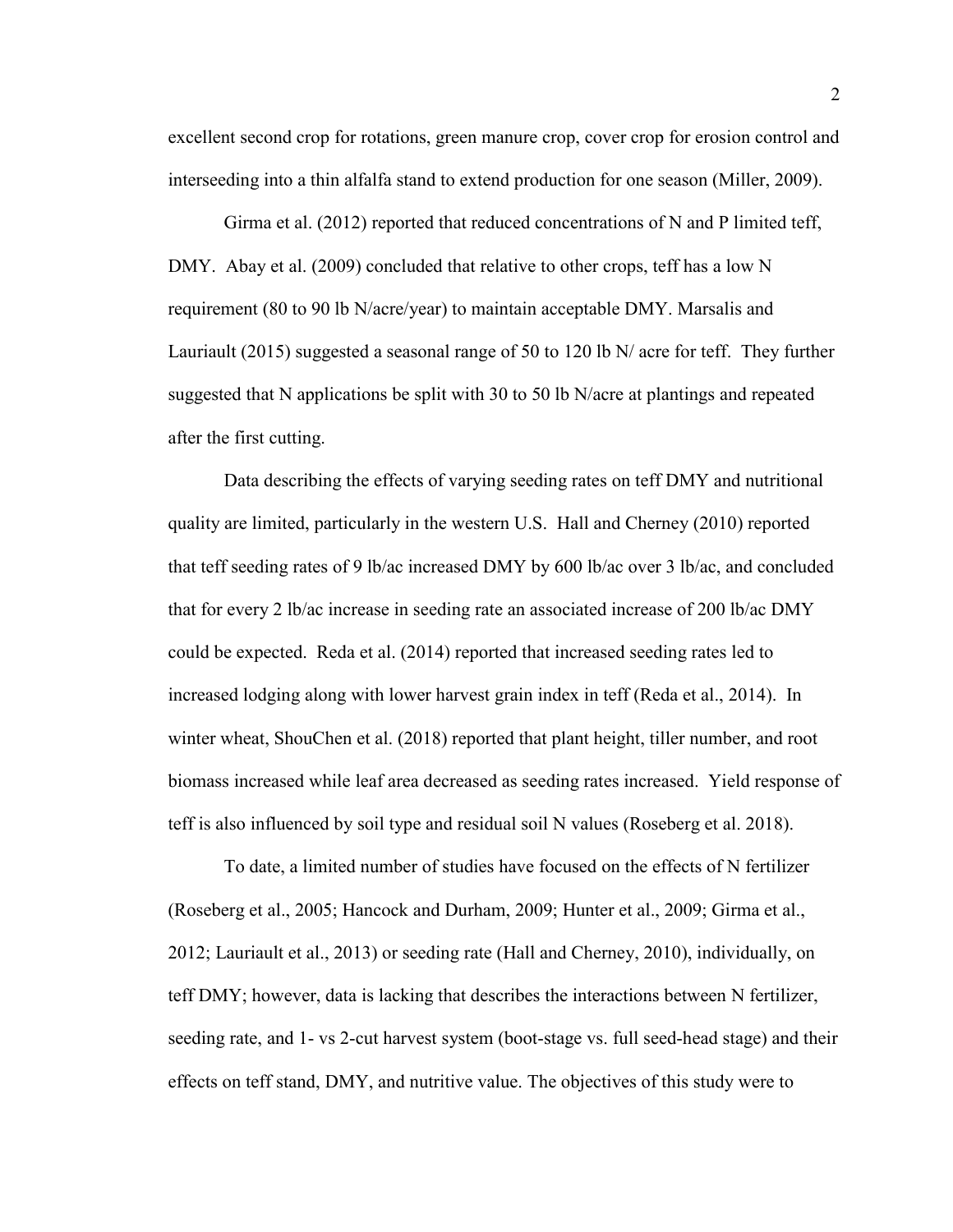determine the influence of seeding rate, N fertilizer rate, and harvest strategy, on teff DMY and nutritive value.

### **2 | EXPERIMENTAL DETAILS**

Experiments were conducted in adjacent fields in 2010 and 2011 near Kaysville, UT and Yerington, NV. The Utah location was at the Utah Agricultural Experiment Station Kaysville Research Farm (41˚2.118'N 111˚56.316'E; elevation 4357 ft), with an average annual rainfall and temperature of 20 in and 51.9˚F, respectively. The Nevada location was on a private farm  $(38°59.5726)$  N 119°9.7887'E; elevation 4390 ft), with an average annual rainfall and temperature of 5 in and 53˚F, respectively. Information related to soils, fertility, previous crop, and dates of planting and harvest for each location and year are presented in Tables 1 and 2. Climate data for Kaysville was collected from a weather station within 7 miles of the study location and within 2 miles of the Yerington location (Western Regional Climate Center CLIMOD database, 2010 and 2011) (Table 3).

All sites were cultivated to a 6 in depth prior to planting. Plots were seeded using a cone seeder drill (HEGE Maschinen GmbH, Lichtenstein, Germany) with seven double disk openers spaced 6 in apart. Plots were arranged in a randomized complete block split-split plot design with four replications (blocks). The main plots were harvest strategies [boot stage (2-cut) and full seed-head stage (1-cut; stockpiled)] applied as strips randomized across each block. The subplots were randomized within harvest strategy and consisted of four N fertilizer rates (0, 25, 50, and 100 lb/acre). Urea (46-0-0) fertilizer was applied to each plot at rates to achieve the different N treatments after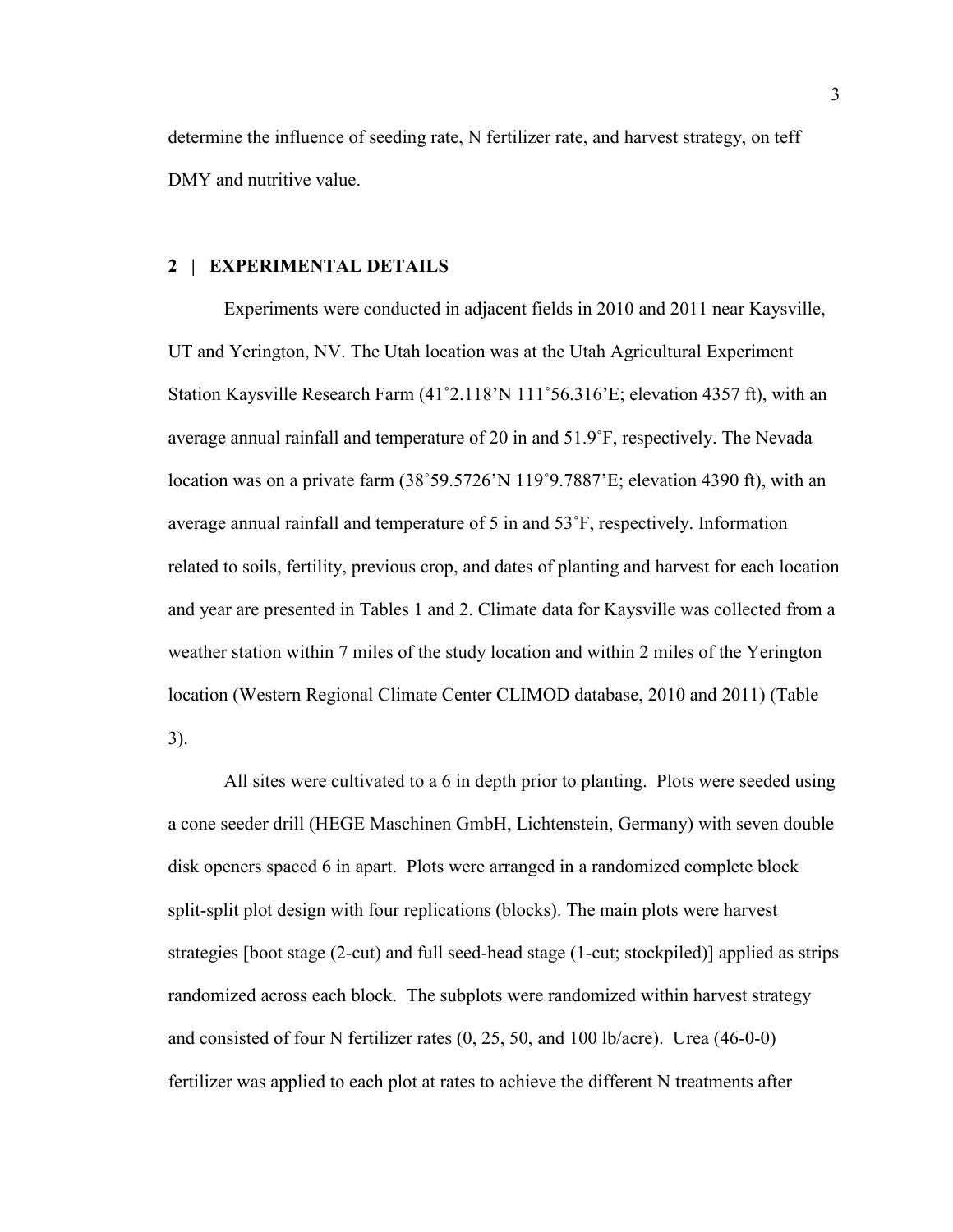seeding using a Gandy fertilizer drop spreader and immediately incorporated into the soil with 0.8 in of sprinkler irrigation. Thereafter, teff was irrigated at a rate of approximately 2 in per week throughout the growing season to ensure that soil moisture was not limiting to plant growth. The sub-sub plots were randomized within fertilizer rates and consisted of four seeding rates  $(2, 5, 8, \text{ and } 11 \text{ lb} \text{ PLS/ac})$ . Individual subplots measured 3.5 ft wide by 25 ft long.

Whole plots were harvested using a self -propelled forage harvester (HEGE 212, Wintersteiger AG, Ried im Innkreis, Austria) to a stubble height of 4 in. Under 2-cut management, forage harvest was initiated when less than 1% of panicles had emerged from the flag leaf with the  $2<sup>nd</sup>$  harvest occurring at the same growth stage. The 1-cut management was harvested when developing teff caryopsis were in the soft dough stage, which corresponds to greater than 90% fully emerged inflorescences. Harvest dates are reported in Table 1.

At each harvest, a 1 lb subsample was obtained, weighed, and dried at a temperature of 140°F in a forced-air oven to a constant weight and used to estimate DMY. Dried samples were ground in a Wiley mill and subsequently in a Cyclone mill to pass through a 0.04 in screen and scanned for forage nutritive value analysis with a Near-Infrared Reflectance Spectrophotometer (NIRS; Model 6500 FOSS NIRSystems, Silver Springs, MD), using equations developed by the NIRS Consortium for other grasses (Lauriault et al., 2013).

The effects of harvest timing, N fertilizer, and seeding rate on teff DMY and nutritive value was assessed using the General Linear Model of SAS (SAS Enterprise 9.4, 2016) and mean separation was done using Duncan's Multiple Range Test at the  $P = 0.05$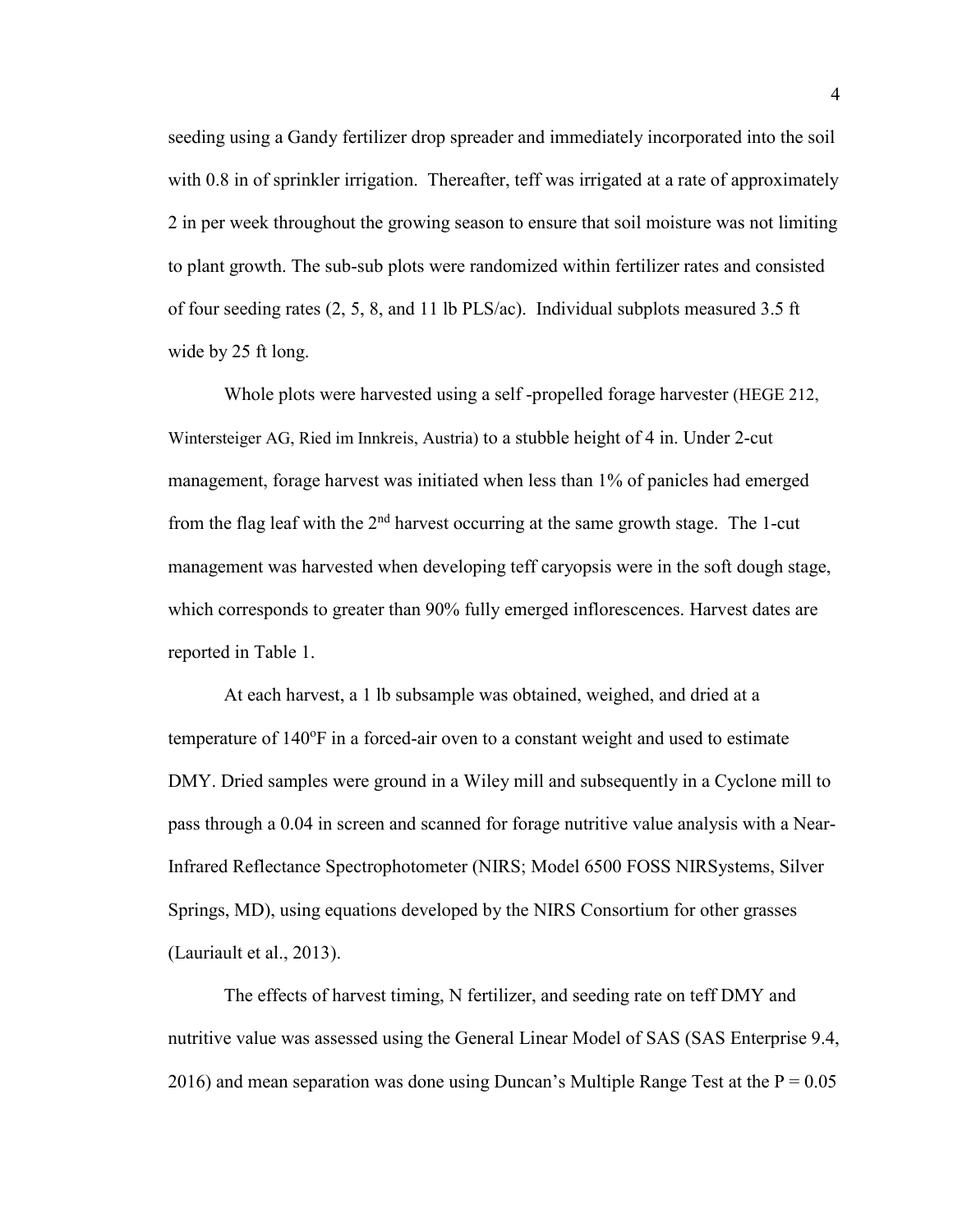level of significance. Statistical package PROC GLM with a random statement was used with harvest timing, N fertilizer rate, and seeding rate analyzed as fixed effects with replications as random.

### **3 | RESULTS AND DISCUSSION**

## **3.1 | Dry-matter yield (DMY)**

Regardless of the previous crop, at 0 lb N/ac, teff DMY were similar regardless of harvests and locations. Under the 1-cut harvest in Nevada, as N fertilizer rates increased, there were no significant associated increases in teff DMY observed (Table 4). However, under the same harvest at Utah, there was a 58% increase ( $P \le 0.05$ ) in teff DMY as fertilizer levels went from 0 to 100 lb N/ac (Table 4). The lack of any association between increased N levels and teff DMY at Nevada is of interest. A possible explanation might be that the Nevada location had been in alfalfa both years prior to seeding teff, resulting in residual soil nitrate (N) being 70% greater at Nevada than the Utah location (Table 2). This would suggest that having enough residual  $N$  in the soil to support growth was adequate for a 1-cut harvest at nitrate levels of 13 to 14 mg N/kg dry weight compared to 4 mg N/kg at Utah. These differences in background nitrate levels (Table 2) likely contributed to the significant ( $P < 0.01$ ) interaction observed between harvest and location. Under a 2-cut harvest, there was a 26% and 70% increase in teff DMY when fertilizer rates increased from 0 to 100 lb N/ac, at Nevada and Utah, respectively (Table 4).

Hunter et al. (2009) found similar results in New York when teff forage yield increased with added N except where land had been fertilized with manure or rotated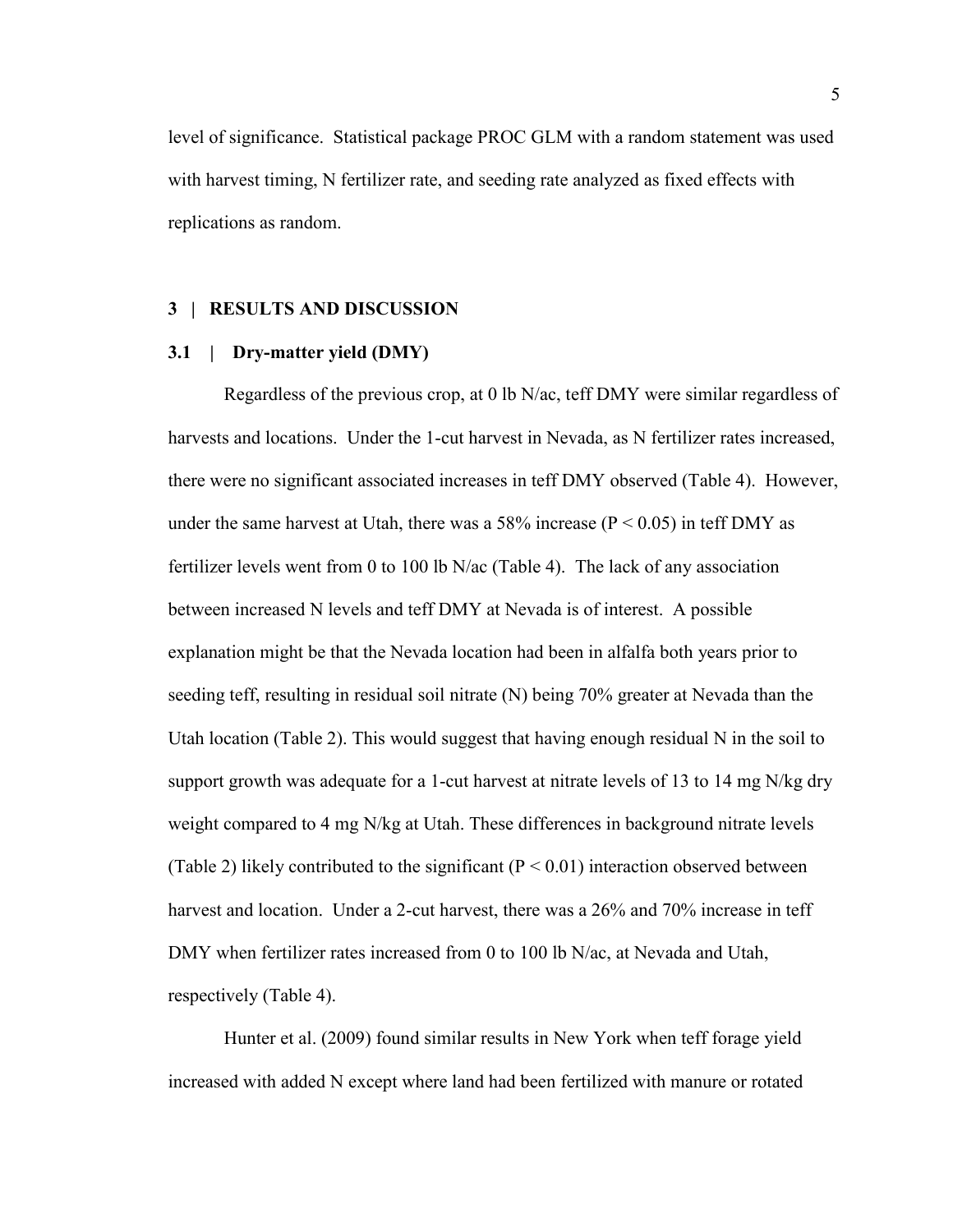with legumes on preceding years. Roseberg et al. (2005) found that fertilization above 50 to 60 lb N/ac did not often improve teff DMY. This is similar to what we see in the Nevada 1-cut harvest.

The effect of seeding rate on teff DMY was less pronounced. Only at a seeding rate of 2 lb/ac was teff DMY reduced ( $P < 0.05$ ) compared to seeding rates of 5, 8, and 11 lb/ac (Figure 1). As seeding rates increased from 5, 8, and 11 lb/ac, there was no associated increase in teff DMY, suggesting that planting at 5 lb/ac will, economically, achieve optimal DMY. Hall and Cherney (2010) reported a 600 lb increase in teff DMY when seeding rates increased from 3 lb/ac to 9 lb/ac. Roseberg et al (2005) concluded that reducing teff seeding rate of 8-9 lb/ac to 5 to 6 lb/ac would not likely reduce teff DMY.

#### **3.2 | Teff nutritional quality**

Crude protein, represented by total nitrogen x 6.25, are major building blocks that are required by livestock on a daily basis for maintenance, lactation, growth, and reproduction. There was positive significant ( $P \le 0.0001$ ) correlation between fertilizer rate and CP at Utah ( $r=0.44$ ) and Nevada ( $r=0.18$ ) observed, suggesting that as fertilizer rates increased so did CP percentages (Table 7). However, in general, increased (P < 0.05) CP percentages were only observed at the 100 lb/Ac fertilizer rate (Tables 5 and 6). Regardless of harvest, similar trends were observed at Utah and Nevada locations for CP percentages (Table 5). Crude protein percentages were 13.7 and 13.8 at Utah and Nevada, respectively, under the 2-cut (harvest 1) management. At Utah, 2-cut (harvest 2) CP percentage was greater ( $P < 0.05$ ) at 10.5 compared to 8.1 observed in stockpiled forage. Conversely, at Nevada, the stockpiled forage was greater  $(P < 0.05)$  than the 2-cut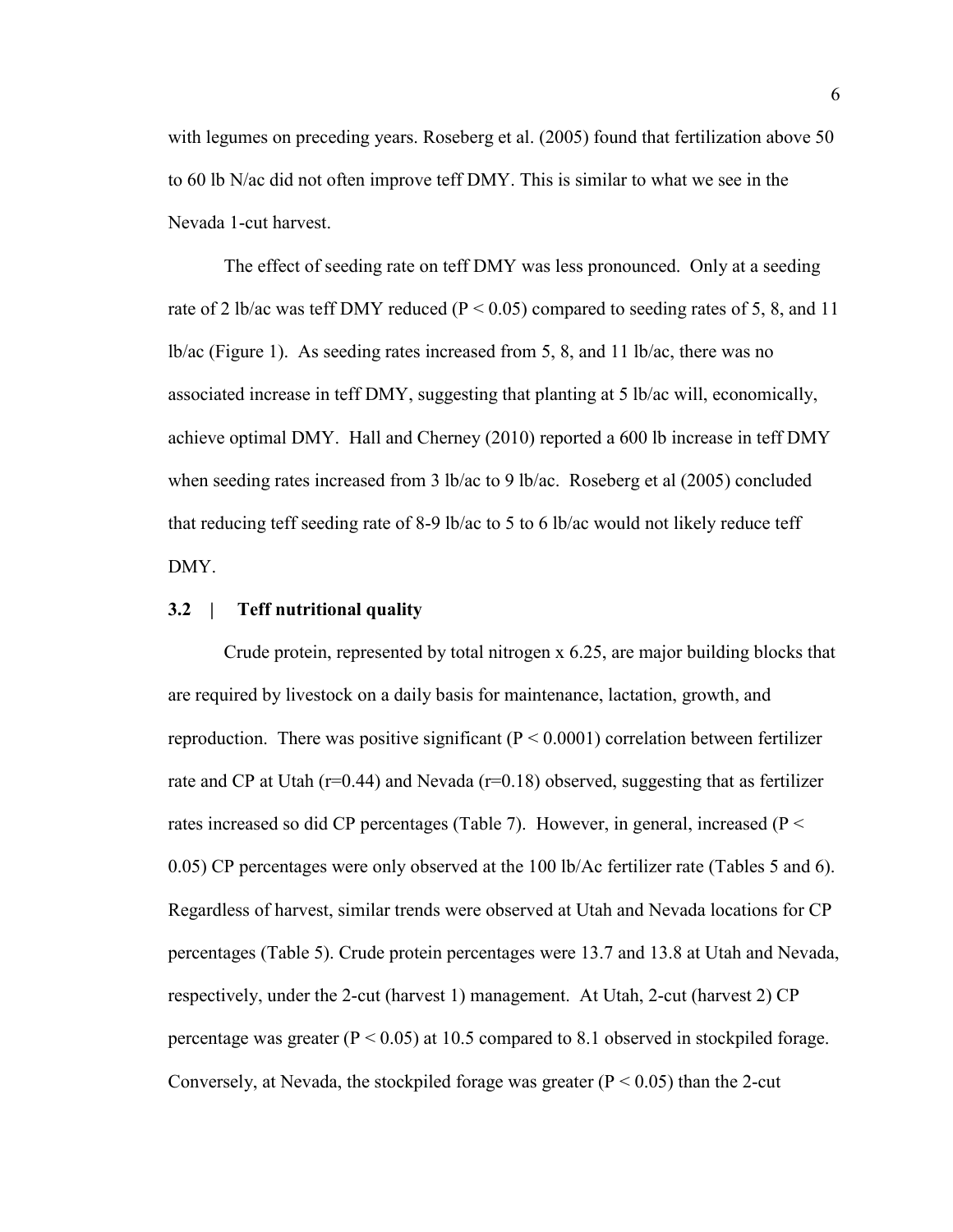(harvest 2) management. At both locations, the largest increase in CP percentages were observed between the 50 lb/ac and the 100lb/ac fertilizer rates. Regardless of harvest management, at Utah that increase ranged from 36 to 38% compared to Nevada that ranged from 12 to 22% (Tables 5 and 6). From this study, economically there is little if any advantage when you increase the fertilizer rate from 0 to 50 lb/ac.

Acid detergent fiber (ADF), defined as the least digestible plant components, including cellulose and lignin is often used as a predictor of voluntary intake by livestock. Values of ADF are inversely related to digestibility, so teff with low ADF percentages are usually higher in energy. Increased fertilizer rate had a small negative  $(r=0.15; P < 0.005)$  association with ADF. Jensen et al. (2014) reported negative correlations between ADF and CP and digestibility components. With the exception of ADF concentrations at Utah under the 2-cut management, all ADF concentrations remained similar regardless of the fertilizer rate (Tables 5 and 6). However, differences in ADF percentages were affected at the different harvest managements (Tables 5 and 6). In general, as teff matured, ADF percentages were greater  $(P < 0.05)$  in the stockpiled and 2-cut (harvest 2) management than 2-cut (harvest 1). From this study, any increases in fertilizer rates did not decrease ADF percentages thereby increasing teff forage quality.

A plant's structural components are a source of neutral detergent fiber (aNDF), specifically cell walls. Digestible neutral detergent fiber (dNDF48) is defined as that portion of NDF that is digestible. Typically, forage with low aNDF and high dNDF48 increases animal intake. At both locations, dNDF48 percentages did not increase with increased fertilizer rate, as supported by a non-significant correlation ( $P < 0.30$ ;  $P < 0.16$ ) between dNDF48 and fertilizer rate at Utah and Nevada, respectively. Percentages of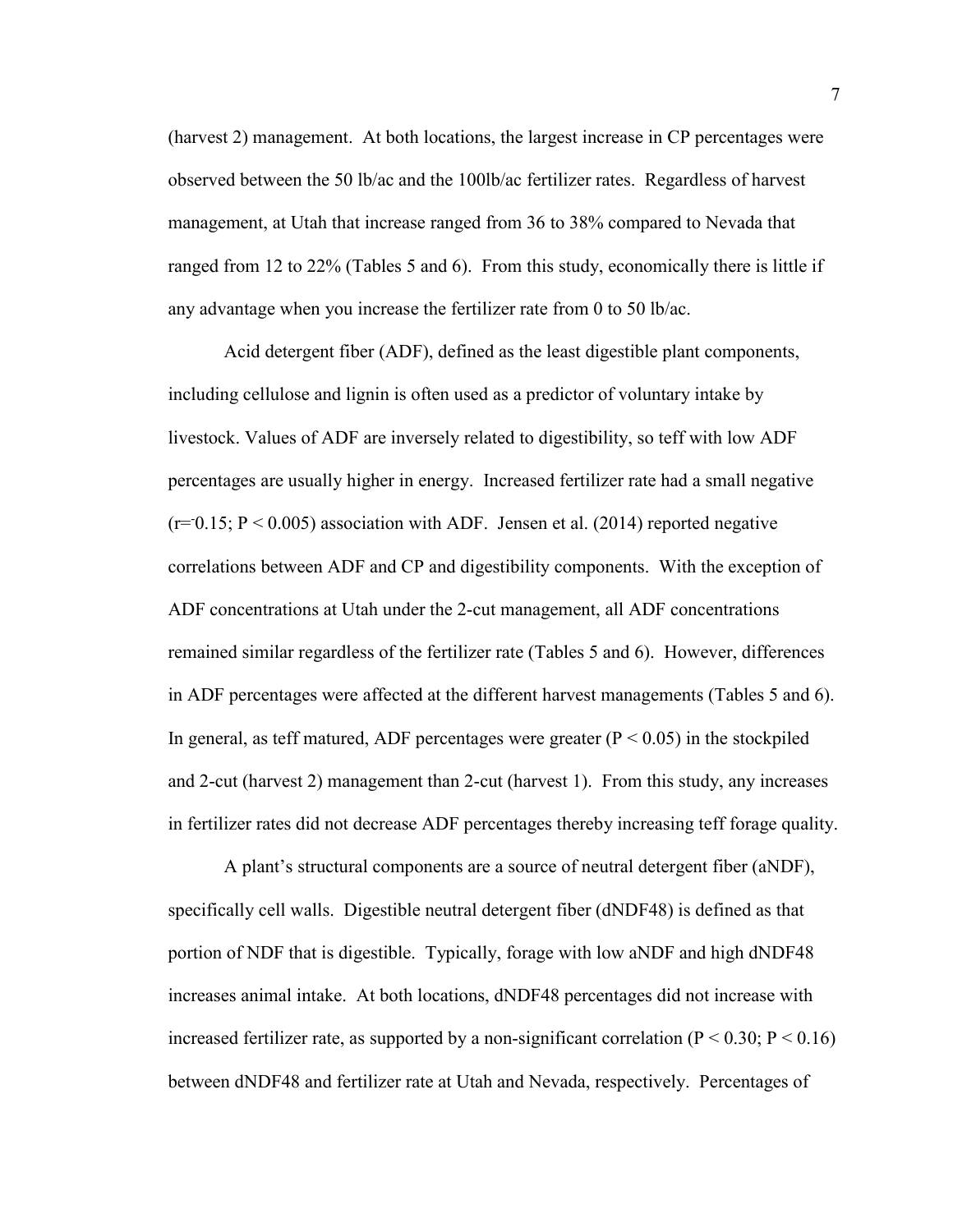dNDF48 were affected by different harvest managements (Tables 5 and 6). At Utah under a 2-cut (harvest 2) management, dNDF48 percentages decreased relative to those observed under the stockpiled and 2-cut (harvest 1) management.

Digestibility is defined as the extent to which a feedstuff is absorbed in the animal body as it passes through the digestive track. Greater digestibility results in better quality forage. Increasing fertilizer rates had no effect on teff IVTD48 at Nevada and at Utah, increases ( $P < 0.05$ ) in teff IVTD48 were only observed at the 100 lb/ac fertilizer rate under the 2-cut management where the forage would have been less mature at harvest (Tables 5 and 6). However, differences ( $P < 0.05$ ) in teff IVTD between harvest management were observed (Table 5). As expected, in nearly all cases the 2-cut (harvest 1) had greater ( $P < 0.05$ ) teff IVTD48 percentages than did the other harvests, resulting from teff forage being harvested prior to the boot stage (Tables 5 and 6). This likely contributed to the significant positive correlation  $(r=0.23; P \le 0.0001)$  between IVTD48 and fertilizer rate. Other interesting correlations ( $P < 0.0001$ ) between IVTD48 and CP (r  $= 0.65$ ), ADF (r=0.79), and dNDF48 (r=0.77) were observed. Based on a 2 to 4 % increase in teff IVTD48 by increasing the fertilizer rate from 50lb/ac to 100lb/ac economically my not be a sustainable means to increase teff digestibility. Similar results were seen in Hunter et al. (2009) research where N inputs did not affect forage digestibility.

Seeding rate had no effect on CP percentages at either location. Trends in ADF were inconsistent as seeding rate increased. At Utah ADF percentages were greater (P <0.05) at a seeding of 11 lb/ac. Conversely, at Nevada the 2 lb/ac seeding rate exhibited the greatest ADF percentages. Except for Utah seeded at 2 lb/ac where dNDF48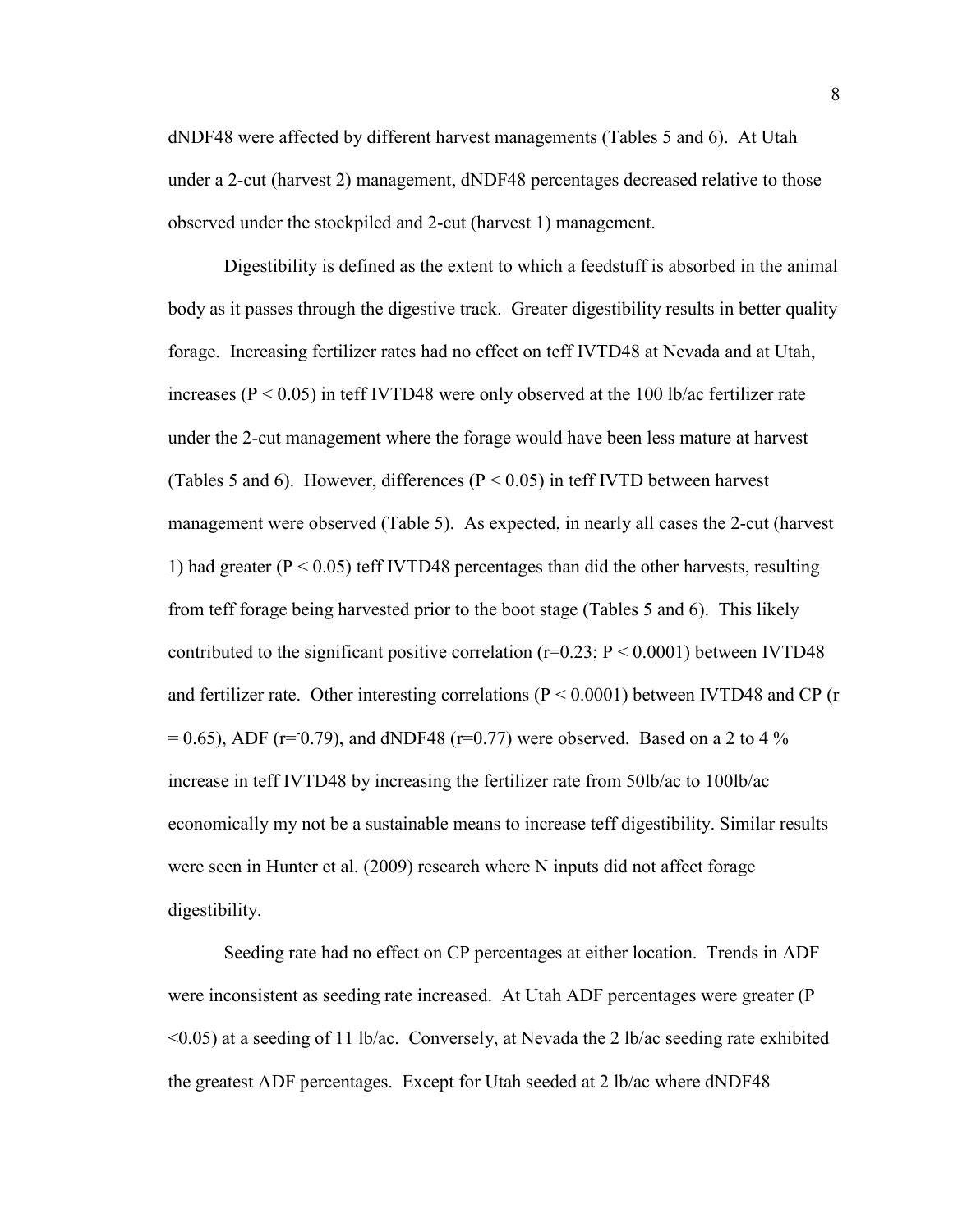percentages were less ( $P < 0.05$ ) all other seeding rates had no effect on dNDF48. At a seeding rate of 11 lb/ac at Utah, IVTD48 was less ( $P < 0.05$ ); however, seeding rate had little to no effect on IVTD48 at both locations. The lack of observed trends between seeding rate and nutritional characteristics is supported by significant, but weak correlations between seeding rate and dNDF48 (r=0.11;  $P \le 0.04$ ) and IVTD48 (r=0.11; P  $< 0.03$ ).

## **4 | CONCLUSIONS**

The results of this study suggest that two-cut teff management can produce higher DMY (22%) than stockpiled teff. Only at a seeding rate of 2 lb/acre was a significant (P  $< 0.05$ ) decrease in teff DMY observed. Teff DMY responded significantly (P $< 0.05$ ) to each N treatment ranging from 4,457 lb/acre with no N applied to 8,394 lb/acre at 100 lb applied. On average, the Kaysville, UT site produced 10% more DMY than Yerington, NV at 6,008 lb/acre. A 33% reduction ( $P < 0.05$ ) in DMY was observed from 2010 to 2011. Responses to increased N fertilizer and DMY under stockpiled forage were not consistent across locations. Only at the UT site was there an associated increase in DMY  $(P < 0.05)$  with increased N. Under a 2-cut management, there were observed increases in DMY with increased N levels at both locations. Levels of crude protein (CP) and *invitro* true digestibility (IVTD48) were not affected by seeding rate, while acid detergent fiber (ADF) values remained constant regardless of location. Variation in locations and years had no effect on digestible neutral detergent fiber (dNDF48) values. Regardless of management or location, CP concentrations were greater when 100 lb N/acre was applied, while CP concentrations were similar among lower N levels. The results of this experiment suggest that under a 2-cut management system, teff economics will be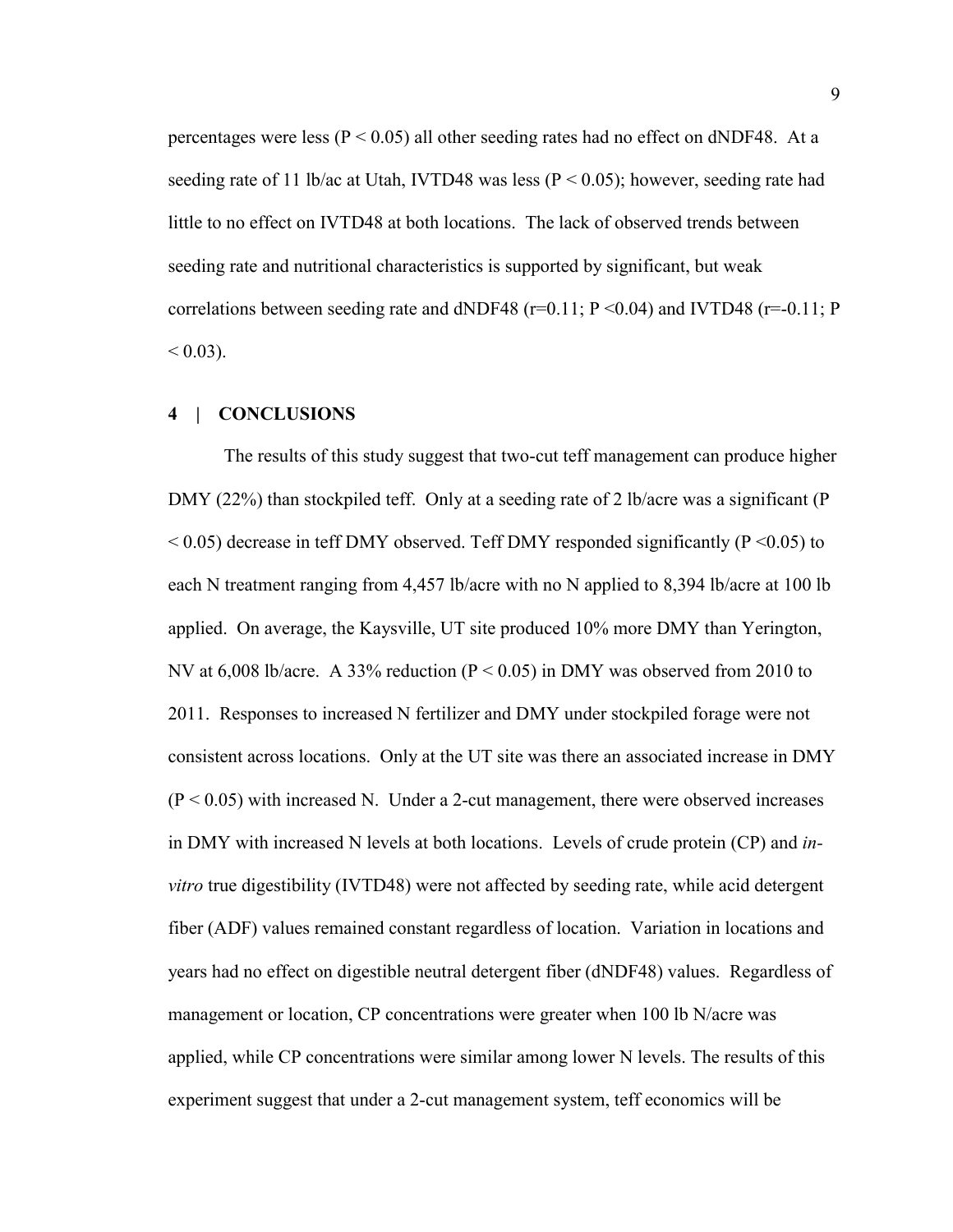optimized with a fertilizer application of 100 lb N/acre at a seeding rate of 5 lb/acre.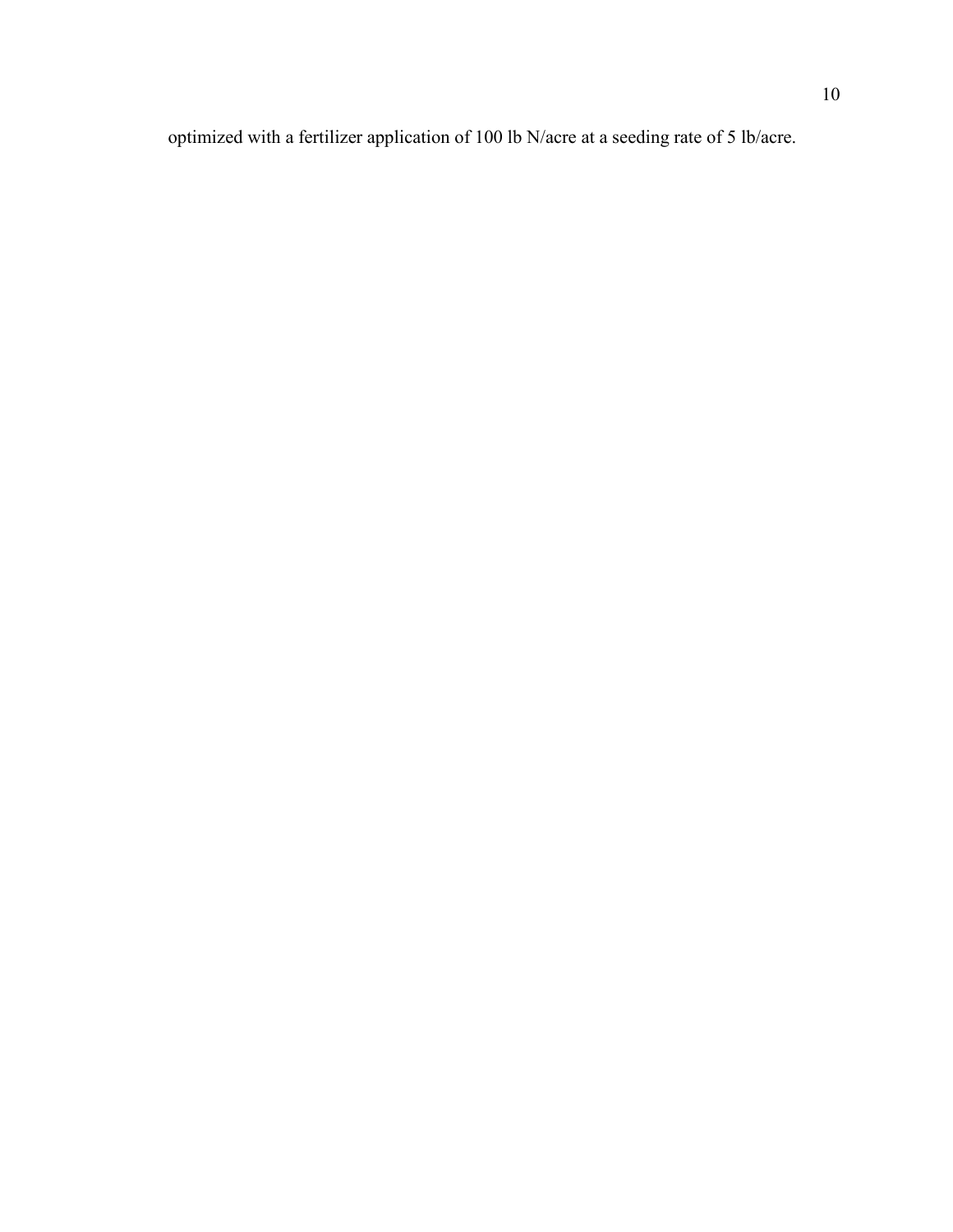#### **REFERENCES**

- Abaye, A.O., Hurder, K., Teustch, C., Tucker, L., & Tracy, B. (2009). The influence of nitrogen rate and source on biomass yield of teff grown for livestock feed in the mid-Atlantic region. ASA-CSSA-SSSA Intl. Meeting. Pittsburgh, PA, 1-5 November 2009. ASA-CSSA-SSSA, Madison, WI. Doi:10.2135/anMtgsAbsts2009.55245.
- Girma, K., Reinert, M., Ali, M.S., Sutradhar, A., & Mosali, J. (2012). Nitrogen and phosphorus requirements of teff grown under dryland production system. Online. *Crop Management* doi:10.1094/CM-2102-0319-02-RS.
- Hall, M.H., & Cherney, J.H. (2010). Increased teff seeding rates in the northeast region of the United States increases forage yield. Online. *Forage and Grazinglands* doi:10.1094/FG-2010-0802-01-BR.
- Hancock, D.W., & Durham, R.G. (2009). Forage yield of teff is low in the Southeast and is only marginally responsive to nitrogen. Online. *Forage and Grazinglands* doi:10.1094/FG-2009-0819-01-RS.
- Hoyt, S. (2017). Hay market situation in the west in 2017 and outlook for 2018. Proc. of the 2017 Alfalfa and Forage Symposium, Reno, NV, Nov 28-30, 2017. UC Coop. Ext., Plant Sci Dept., Univ. of California, Davis, CA.
- Hunter, M., Ketterings, Q.M., Cherney, J.H., Barney, P., Kilcer, T., and Godwin, G. (2009). Nitrogen needs of teff managed as forage crop in New York. Online. *Forage and Grazinglands* doi:10.1094/FG-2009-0612-01-RS.
- Jensen, K.B., P. Harrison, N.J. Chatterton, B.S. Bushman, J.E. Creech. (2014). Seasonal trends in nonstructural carbohydrates in cool- and warm- season grasses. *Crop Science*, 54, 1-13.
- Lauriault, L.M, Vanleeuwen, D.M., and Turner, J.L. (2013). Irrigation and nitrogen treatments slightly affected teff yield and quality in the southwestern USA. Online. *Forage and Grazinglands* doi:10.1094/FG-2013-0326-01-RS.
- Marsalis, M.A., and Lauriault, L.M. (2015). Teff hay: Recent observations in the southwest. Proc. of the 2015 Western Alfalfa and Forage Symposium, Reno, NV, 3-4 December, 2015. UC Coop. Ext., Plant Sci. Dept., Univ. of California, Davis, CA.
- Miller, D. (2009). Teff grass: A new alternative. Online. Proc. of 2009 California Alfalfa and Forage Symposium and Western Seed Conference, Reno, NV, 2-4 December, 2009. UC Coop. Ext., Plant Sci. Dept., Univ. of California, Davis, CA.
- Norberg, O.S., Roseberg, R., Charlton, B., and Shock, C. (2009). Teff: A new warmseason annual grass for Oregon. Online. Coop. Ext. Ser. EM-8970-E. Oregon State Univ., Corvallis, OR.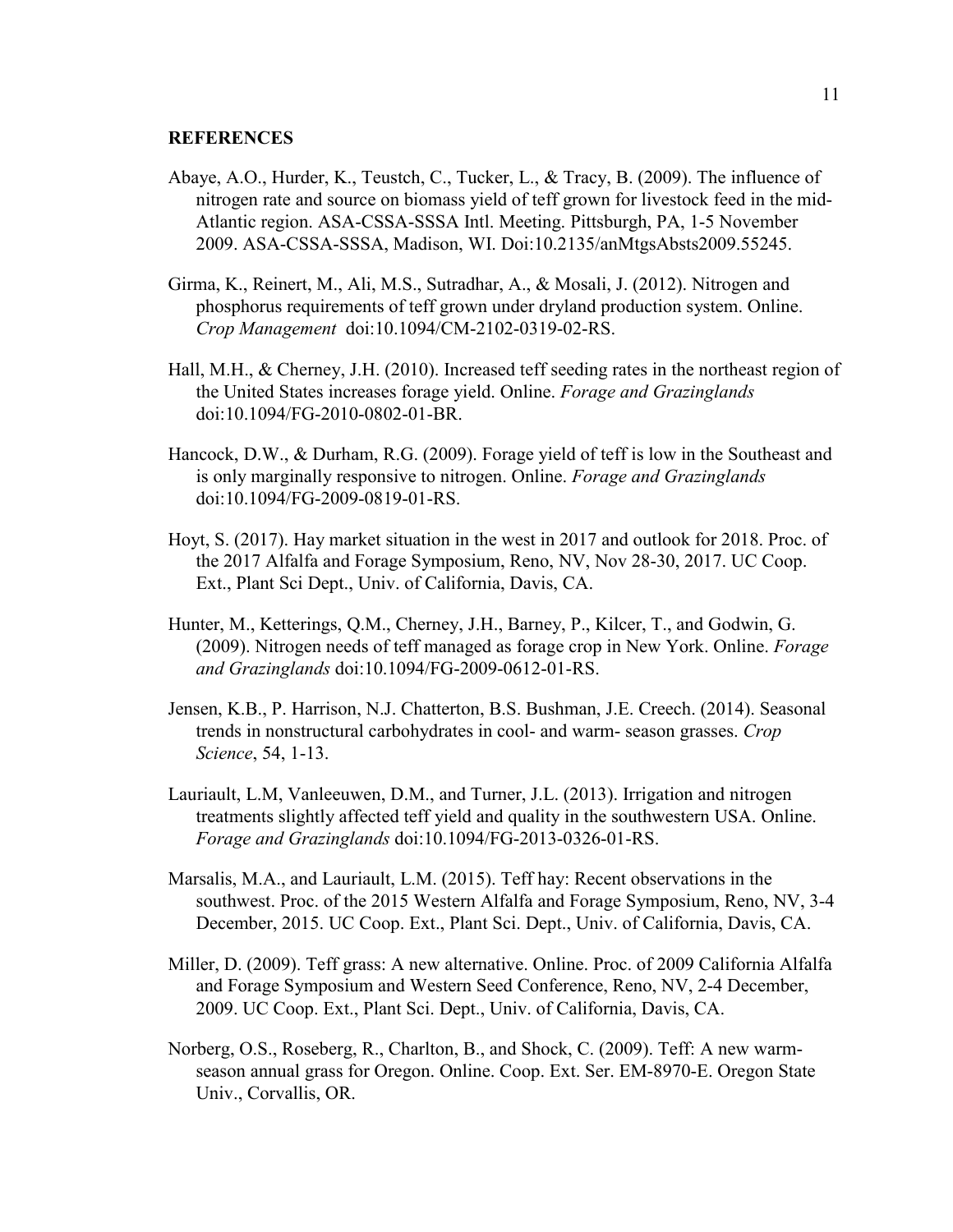- Reda, A., Dechassa, N., & Assefa, K. (2014). Evaluation of seed rates and sowing methods on growth, yield, and yield attributes of Tef [Eragrostis tef (Zucc.) Trotter] in Ada District, East Shwa, Ethiopia. Journal of Biology, Agriculture and Healthcare, Vol. 4 (No. 23), pp.166-173.
- Rodiek, A., & Jones, B.E. (2012). Voluntary Intake of Four Hay Types by Horses. *Journal of Equine Veterinary Science, 32*, 579-583.
- Roseberg, R., Norberg, S., & Charlton, B. (2018). Teff grass for forage. Online. Coop. Ext. Ser. PNW 709. Oregon State Univ., Corvallis, OR.
- Roseberg, R., Norberg, S., Smith, J., Charlton, B., Rykbost, K., & Sock, C. (2005). Yield and teff quality as a function of varying rates of applied irrigation and nitrogen. Research in the Klamath Falls Basin 2005 Annual Report. Agric. Exp. Stn. Spec. Rep. 1069:119-136. Oregon State Univ., Corvallis, OR.
- Saylor, B.A., Min, D.H., & Bradford, B.J. (2018). Productivity of lactating dairy cows fed diets with teff hay as the sole forage. *Journal of Dairy Science*, 101, 5984-5990.
- ShouChen, M., TongChao, W., XiaoKang, G., and Xia, Z. (2018). Effect of sowing time and seeding rate on yield components and water use efficiency of winter wheat by regulating the growth redundancy and physiological traits of root and shoot. *Field Crops Research*, 221, 166-174.
- USDA- National Ag Stat Service. (2017). Data and Statistics- Quick Stats. USDA-NASS, Washington, D.C. www.nass.usda.gov/Quick\_Stats/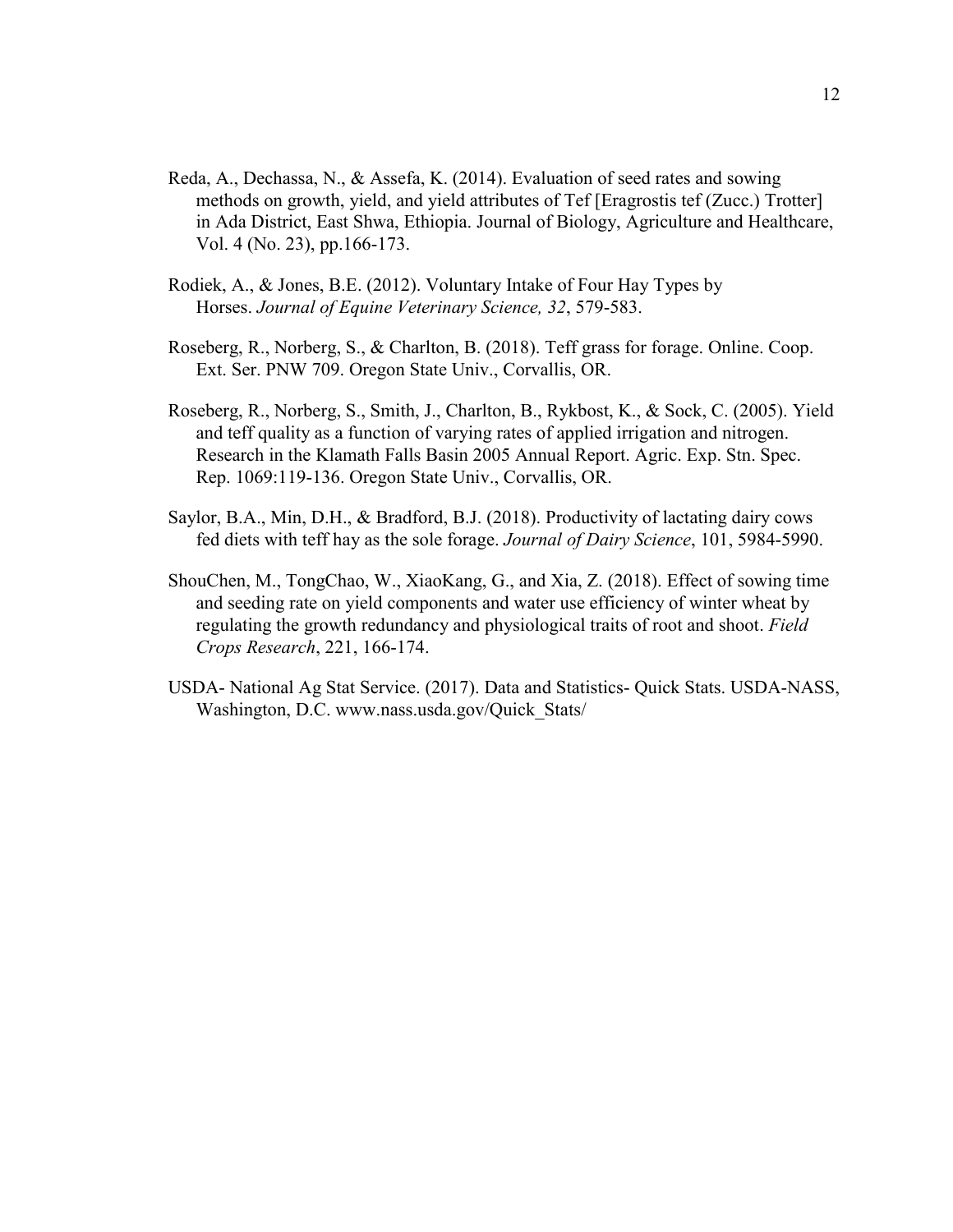| Location | Year | <b>Soil Series</b>     | <b>Prior Crop</b> | <b>Planting Date</b> | <b>Harvest Dates</b> |             |              |
|----------|------|------------------------|-------------------|----------------------|----------------------|-------------|--------------|
|          |      |                        |                   |                      | $2$ -Cut             | $2$ -Cut    | l-Cut        |
|          |      |                        |                   |                      | (Harvest 1)          | (Harvest 2) | (Stockpiled) |
| Utah     | 2010 | Kidman fine sandy loam | Triticale         | Jun 11               | 7/30                 | 9/16        | 8/14         |
| Nevada   | 2010 | Tocan sandy loam       | Alfalfa           | Jun 9                | 8/11                 | 9/27        | 8/24         |
| Utah     | 2011 | Kidman fine sandy loam | Triticale         | Jun 14               | 8/9                  | 9/29        | 8/29         |
| Nevada   | 2011 | Tocan sandy loam       | Alfalfa           | Jun 9                | Aug 8                | Sep $26$    | Aug $30$     |

**TABLE 1** Soil series, cropping history and planting and harvest dates of trials conducted in 2010 and 2011 in Utah and Nevada**.**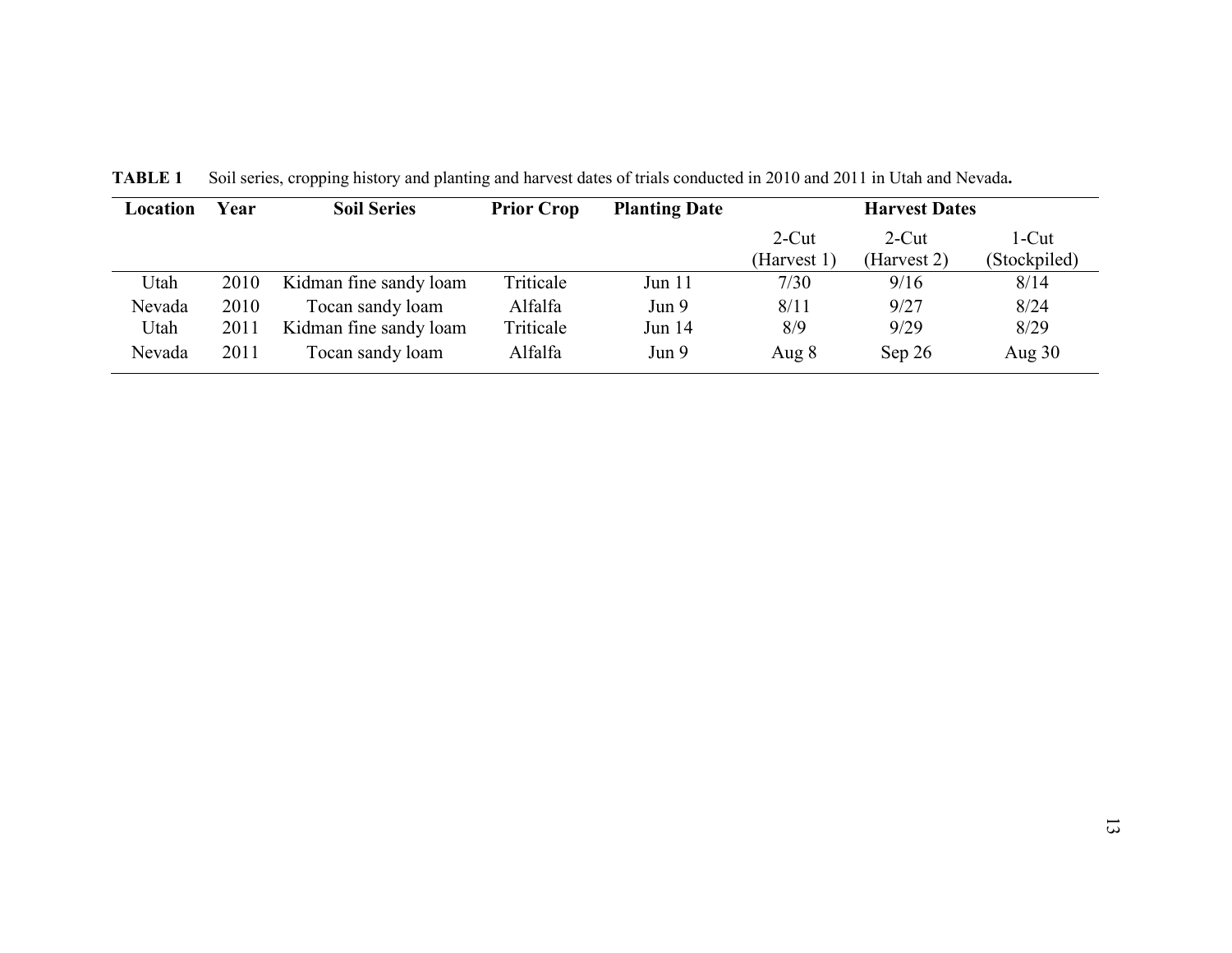| Location | Year | pH  | <b>Phosphorus-P</b> | Potassium-K                | Nitrate-Nitrogen | OM   |
|----------|------|-----|---------------------|----------------------------|------------------|------|
|          |      |     |                     | ------------------Ng/kg--- |                  | $\%$ |
| Utah     | 2010 | 7.4 | 24.0                | 158                        | 4.3              | 1.9  |
| Utah     | 2011 | 7.8 | 15.0                | 170                        | 3.5              | 2.1  |
| Nevada   | 2010 | 6.9 | 11.5                | 432                        | 14.1             | 1.5  |
| Nevada   | 2011 |     | l 1.1               | 474                        | 13.4             | 17   |

**TABLE 2** Initial soil fertility status at planting for trials conducted in 2010 and 2011 in Utah and Nevada.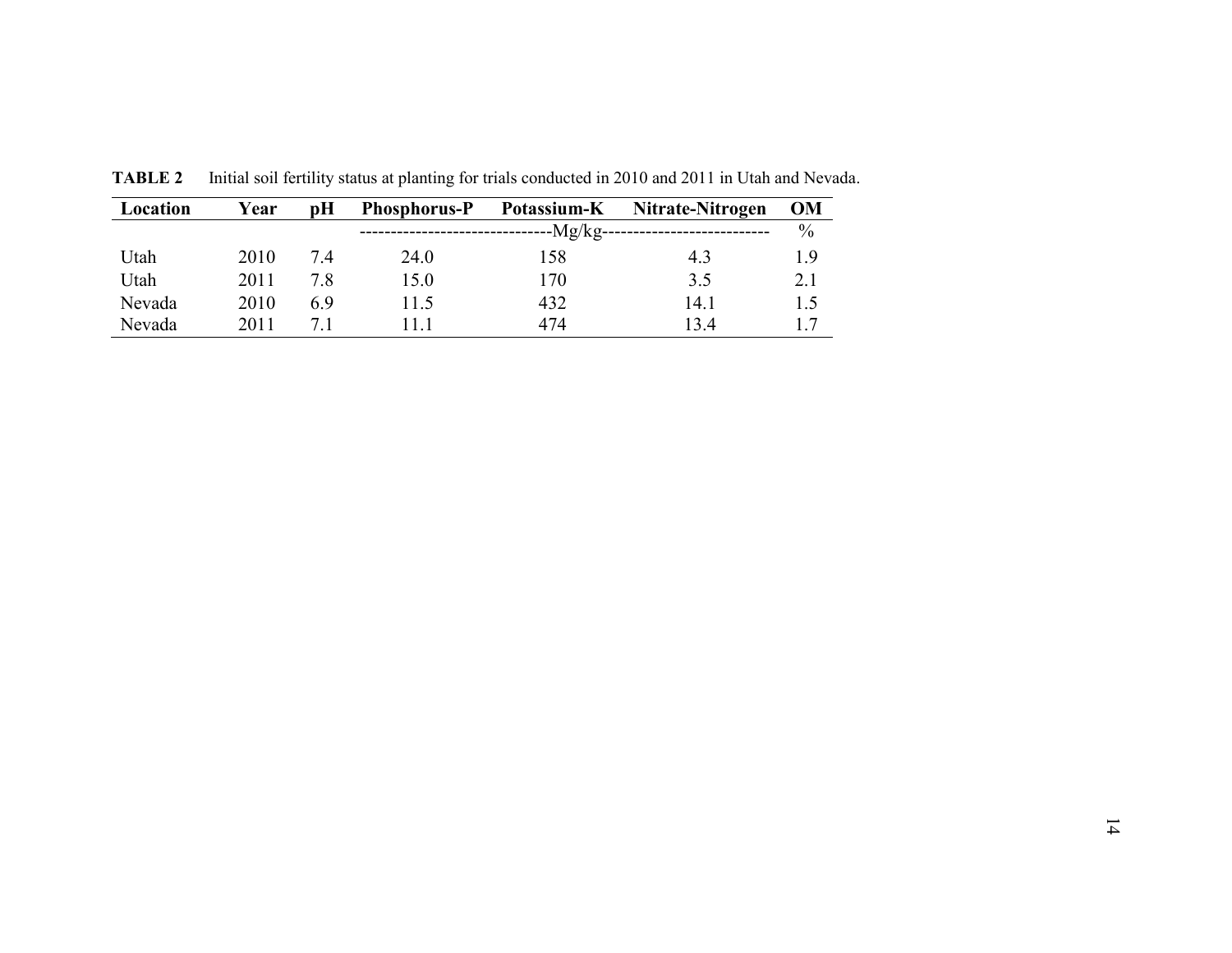|             |      |       |          | <b>Total monthly precip.</b>                           |                        |      |    | Avg. monthly temp. |                                |    |    |
|-------------|------|-------|----------|--------------------------------------------------------|------------------------|------|----|--------------------|--------------------------------|----|----|
| <b>Site</b> |      |       |          | Year Jun. Jul. Aug. Sep. Oct. Jun. Jul. Aug. Sep. Oct. |                        |      |    |                    |                                |    |    |
|             |      |       |          |                                                        | --111----------------- |      |    |                    | ____________________°F________ |    |    |
| Utah        | 2010 | 1.91  | .27      | .81                                                    | .35                    | 3.2  | 63 | 75.                | 70                             | 63 | 53 |
| Nevada      | 2010 |       | $\theta$ | $\theta$                                               | $\theta$               | 1.61 | 69 | 77                 | 72                             | 67 | 54 |
| Utah        | 2011 |       | .62      | 2.51                                                   | 1.47                   | 2.51 | 61 | 72.                | 74                             | 65 | 50 |
| Nevada      | 2011 | $-$ † | $-t$     | $-$ †                                                  | $\pm 10$               | $-1$ | 67 | 75.                | 75.                            | 70 | 56 |

**TABLE 3** Monthly precipitation and temperature for study sites in Yerington, NV and Kaysville, UT where trials were conducted in 2010 and 2011.  $\overline{\phantom{a}}$ 

†Data missing for these months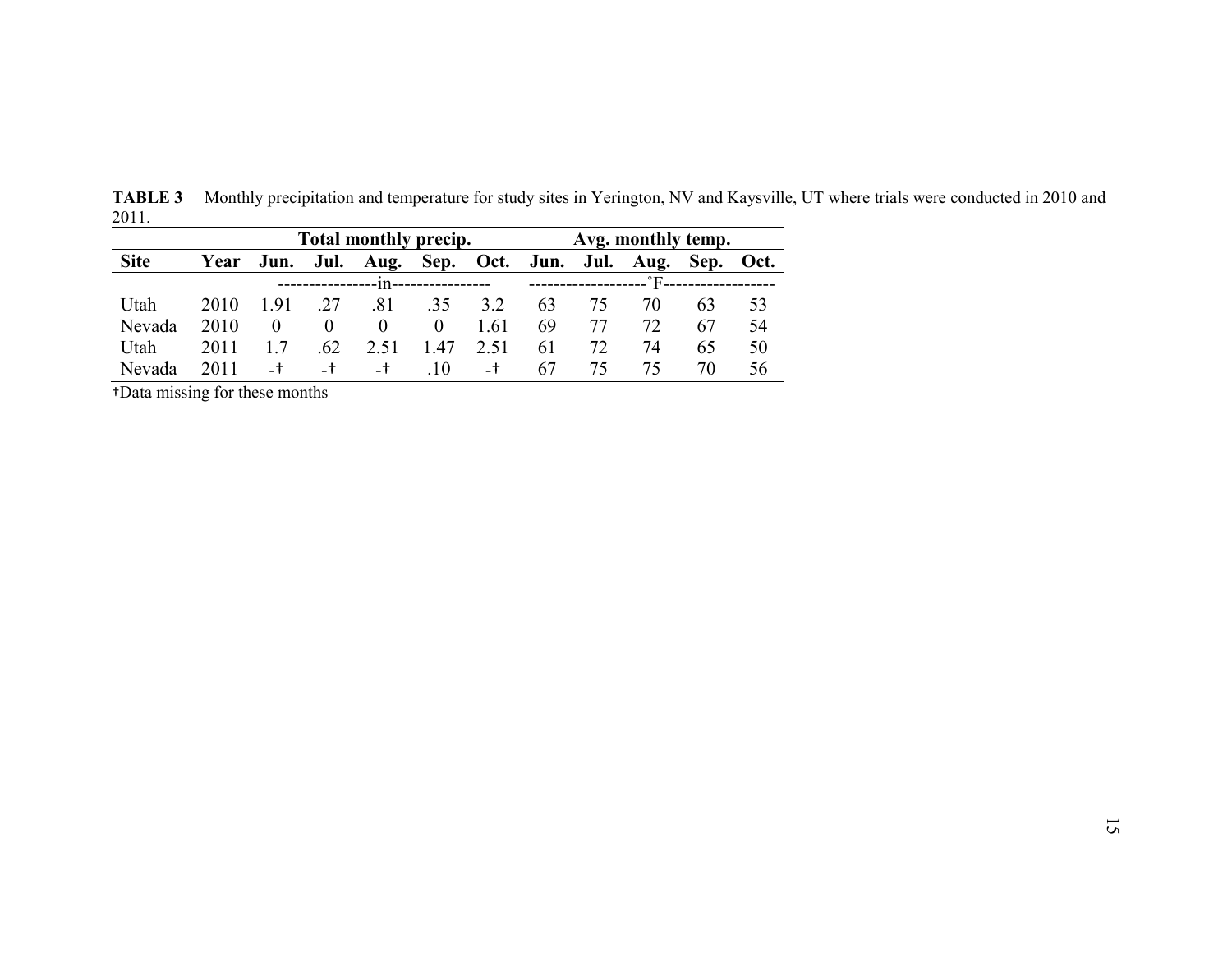|             |                    | N application rate |                                                             |        |          |          |  |  |  |  |  |  |
|-------------|--------------------|--------------------|-------------------------------------------------------------|--------|----------|----------|--|--|--|--|--|--|
| <b>Site</b> | Management         |                    | 25                                                          | 50     | 100      | p value  |  |  |  |  |  |  |
|             |                    |                    | $-(1b \; \text{acre}^{-1} \; \text{harv}^{-1})$ ----------- |        |          |          |  |  |  |  |  |  |
| Nevada      | 1-cut (stockpiled) | 5153 $a^{\dagger}$ | 5759 a                                                      | 5540 a | 5562 a   | 0.3929   |  |  |  |  |  |  |
| Utah        | 1-cut (stockpiled) | 3583 a             | 4884 b                                                      | 5614 b | 8637 c   | < 0.0001 |  |  |  |  |  |  |
| Nevada      | 2-cut              | 5591 a             | 6321 b                                                      | 6721 b | 7597 c   | < 0.0006 |  |  |  |  |  |  |
| Utah        | 2-cut              | 3571 a             | 6566b                                                       | 8846 c | l 1707 d | < 0.0001 |  |  |  |  |  |  |

**TABLE 4** Effect of N application rate on total dry-matter (DM) yield of teff grown in 1-cut (stockpiled) and 2-cut harvest systems in Utah and Nevada.

 $\dagger$  Yield values within a row followed by the same letter are not significantly different at  $P = 0.05$ .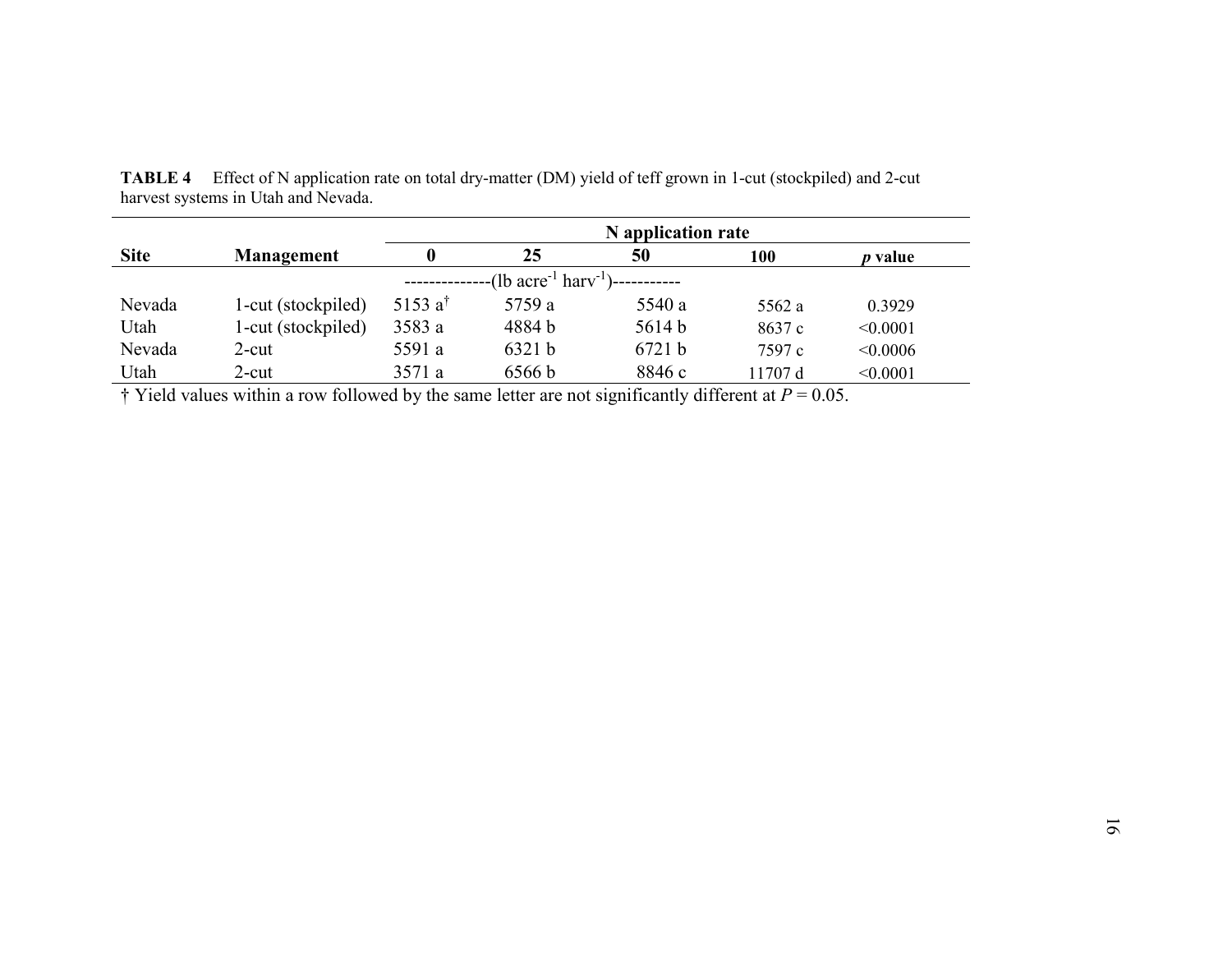| Quality    | Management        |      |              |              |      |              |    | N application rate (lb/acre/harvest) |              |             |      |               |                |          |
|------------|-------------------|------|--------------|--------------|------|--------------|----|--------------------------------------|--------------|-------------|------|---------------|----------------|----------|
|            |                   |      |              |              |      |              |    | 50                                   |              |             | 100  |               | <i>p</i> value |          |
|            |                   |      |              |              |      |              |    | $\frac{0}{0}$                        |              |             |      |               |                |          |
| CP         | 1-stockpiled      | 5.7  | $A^*$        | $b**$        | 5.5  | B            | b  | 5.2                                  | $\bf{B}$     | b           | 8.1  | $\mathcal{C}$ | a              | 0.0012   |
|            | 2-cut (Harvest-1) | 7.7  | B            | $\mathbf{c}$ | 8.0  | A            | bc | 8.6                                  | A            | $\mathbf b$ | 13.7 | A             | a              | < 0.0001 |
|            | 2-cut (Harvest-2) | 5.4  | B            | $\mathbf b$  | 5.5  | A            | b. | 6.5                                  | B            | b.          | 10.5 | B             | a              | < 0.0001 |
| <b>ADF</b> | 1-stockpiled      | 38.0 | B            | a            | 37.3 | A            | a  | 37.3                                 | A            | a           | 37.6 | A             | a              | 0.1812   |
|            | 2-cut (Harvest-1) | 35.0 | $\mathsf{A}$ | a            | 35.2 | B            | a  | 35.5                                 | B            | a           | 34.0 | B             | b              | 0.0032   |
|            | 2-cut (Harvest-2) | 38.2 | A            | a            | 38.0 | $\mathsf{A}$ | a  | 38.0                                 | A            | a           | 36.9 | A             | b.             | 0.1149   |
| dNDF48     | 1-stockpiled      | 35.2 | $\mathsf{A}$ | a            | 36.1 | A            | a  | 35.6                                 | A            | a           | 36.0 | A             | a              | 0.6369   |
|            | 2-cut (Harvest-1) | 36.2 | $\mathsf{A}$ | a            | 36.9 | A            | a  | 36.6                                 | $\mathsf{A}$ | a           | 38.0 | $\mathbf{A}$  | a              | 0.2882   |
|            | 2-cut (Harvest-2) | 33.9 | A            | a            | 34.0 | B            | a  | 32.9                                 | B            | a           | 33.5 | $\bf{B}$      | a              | 0.6765   |
| IVTD48     | 1-stockpiled      | 71.6 | A            | a            | 72.0 | AB           | a  | 71.6                                 | AB           | a           | 72.3 | $\mathbf B$   | a              | 0.408    |
|            | 2-cut (Harvest-1) | 73.4 | A            | b            | 73.5 | A            | b  | 73.5                                 | A            | $\mathbf b$ | 76.7 | A             | a              | < 0.0001 |
|            | 2-cut (Harvest-2) | 71.1 | А            | b            | 71.0 | $\bf{B}$     | b  | 70.7                                 | $\bf{B}$     | $\mathbf b$ | 72.5 | $\mathbf B$   | a              | 0.0342   |

**TABLE 5** Effect of N application on crude protein (CP), acide detergent fiber (ADF), digestible neutral detergent fiber (dNDF-48), and in vitro true digestibility (IVTD) at the Utah site, 2010-2011.

\* Quality values within a column followed by the same upper case letter are not significantly different at  $P = 0.05$ .

\*\* Quality values within a row followed by the same lower case letter are not significantly different at  $P = 0.05$ .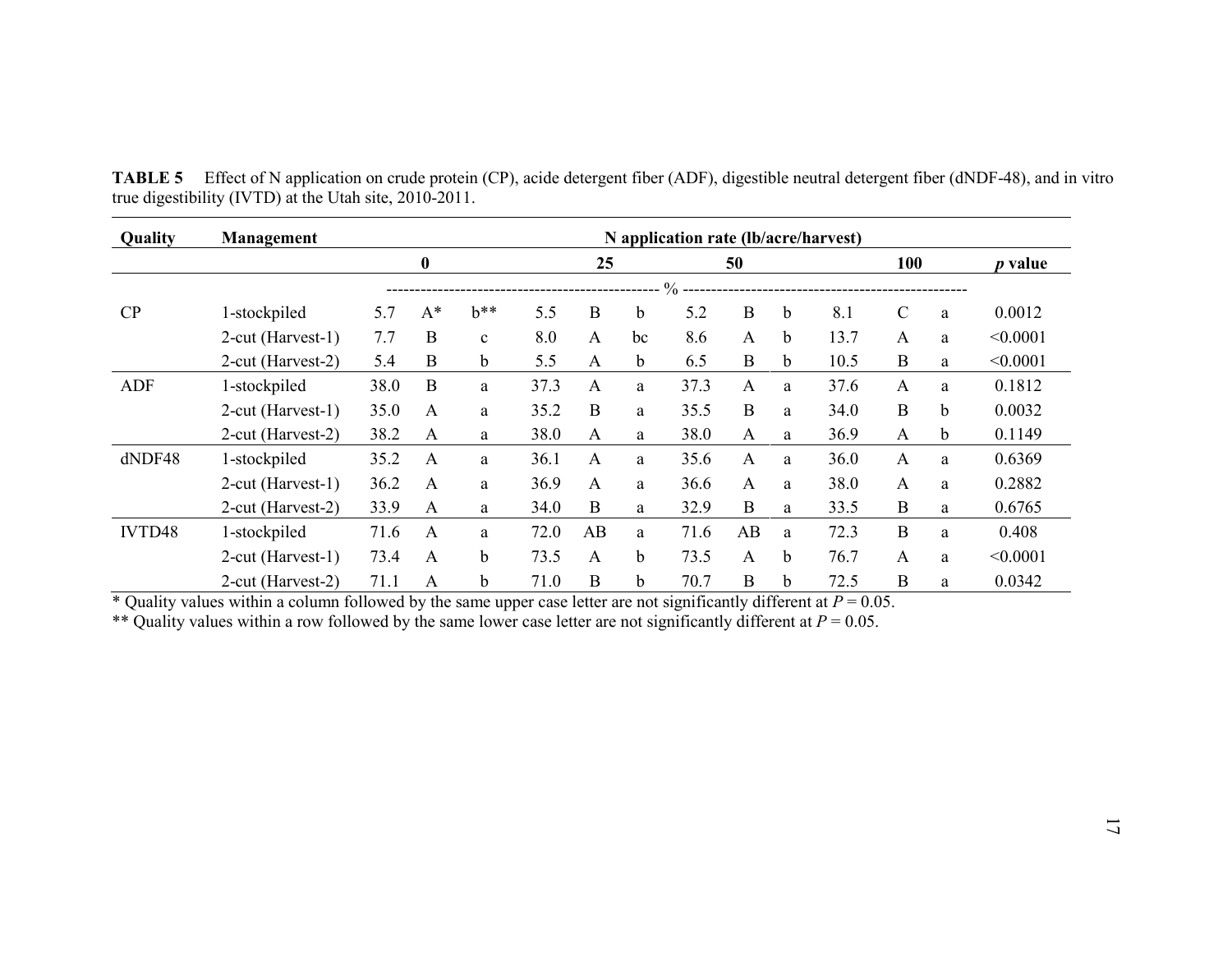| Quality    | Management        |                  | N application rate (lb/acre/harvest) |             |       |               |               |      |               |    |      |                |   |        |
|------------|-------------------|------------------|--------------------------------------|-------------|-------|---------------|---------------|------|---------------|----|------|----------------|---|--------|
|            |                   | $\boldsymbol{0}$ |                                      |             |       | 25<br>50      |               |      | 100           |    |      | <i>p</i> value |   |        |
|            |                   |                  |                                      |             |       |               | $\frac{0}{0}$ |      |               |    |      |                |   |        |
| CP         | 1-stockpiled      | 9.6              | $B^*$                                | $b**$       | 9.1   | B             | b             | 9.4  | B             | b  | 12.0 | $\bf{B}$       | a | 0.0065 |
|            | 2-cut (Harvest-1) | 12.1             | A                                    | a           | 12.7  | A             | a             | 12.2 | A             | a  | 13.8 | A              | a | 0.0725 |
|            | 2-cut (Harvest-2) | 5.9              | $\mathsf{C}$                         | $\mathbf b$ | 6.1   | $\mathcal{C}$ | $\mathbf b$   | 6.5  | $\mathcal{C}$ | ab | 7.5  | $\mathcal{C}$  | a | 0.1435 |
| <b>ADF</b> | 1-stockpiled      | 37.0             | A                                    | a           | 37.3  | AB            | a             | 38.0 | A             | a  | 36.7 | AB             | a | 0.5716 |
|            | 2-cut (Harvest-1) | 35.3             | B                                    | a           | 34.29 | B             | a             | 36.0 | A             | a  | 35.3 | $\bf{B}$       | a | 0.2342 |
|            | 2-cut (Harvest-2) | 38.2             | A                                    | a           | 38.4  | A             | a             | 38.2 | A             | a  | 39.0 | A              | a | 0.5197 |
| dNDF48     | 1-stockpiled      | 34.8             | B                                    | a           | 35.1  | AB            | a             | 33.3 | $\bf{B}$      | a  | 34.6 | AB             | a | 0.1636 |
|            | 2-cut (Harvest-1) | 37.7             | $\mathsf{A}$                         | a           | 37.1  | A             | a             | 36.6 | A             | a  | 36.4 | A              | a | 0.3628 |
|            | 2-cut (Harvest-2) | 33.8             | B                                    | a           | 33.1  | B             | a             | 32.8 | B             | a  | 33.1 | $\bf{B}$       | a | 0.7989 |
| IVTD48     | 1-stockpiled      | 72.3             | B                                    | a           | 71.0  | B             | a             | 70.0 | $\mathbf{B}$  | a  | 72.5 | $\mathbf B$    | a | 0.1169 |
|            | 2-cut (Harvest-1) | 6.6              | A                                    | a           | 76.2  | A             | a             | 75.3 | A             | a  | 76.0 | A              | a | 0.3462 |
|            | 2-cut (Harvest-2) | 72.1             | B                                    | a           | 71.3  | $\mathbf B$   | a             | 72.1 | B             | a  | 71.0 | $\mathbf B$    | a | 0.4882 |

**TABLE 6** Effect of N application on crude protein (CP), acide detergent fiber (ADF), digestible neutral detergent fiber (dNDF-48), and in vitro true digestibility (IVTD) at the Nevada site, 2010-2011.

\* Quality values within a column followed by the same upper case letter are not significantly different at  $P = 0.05$ .

\*\* Quality values within a row followed by the same lower case letter are not significantly different at  $P = 0.05$ .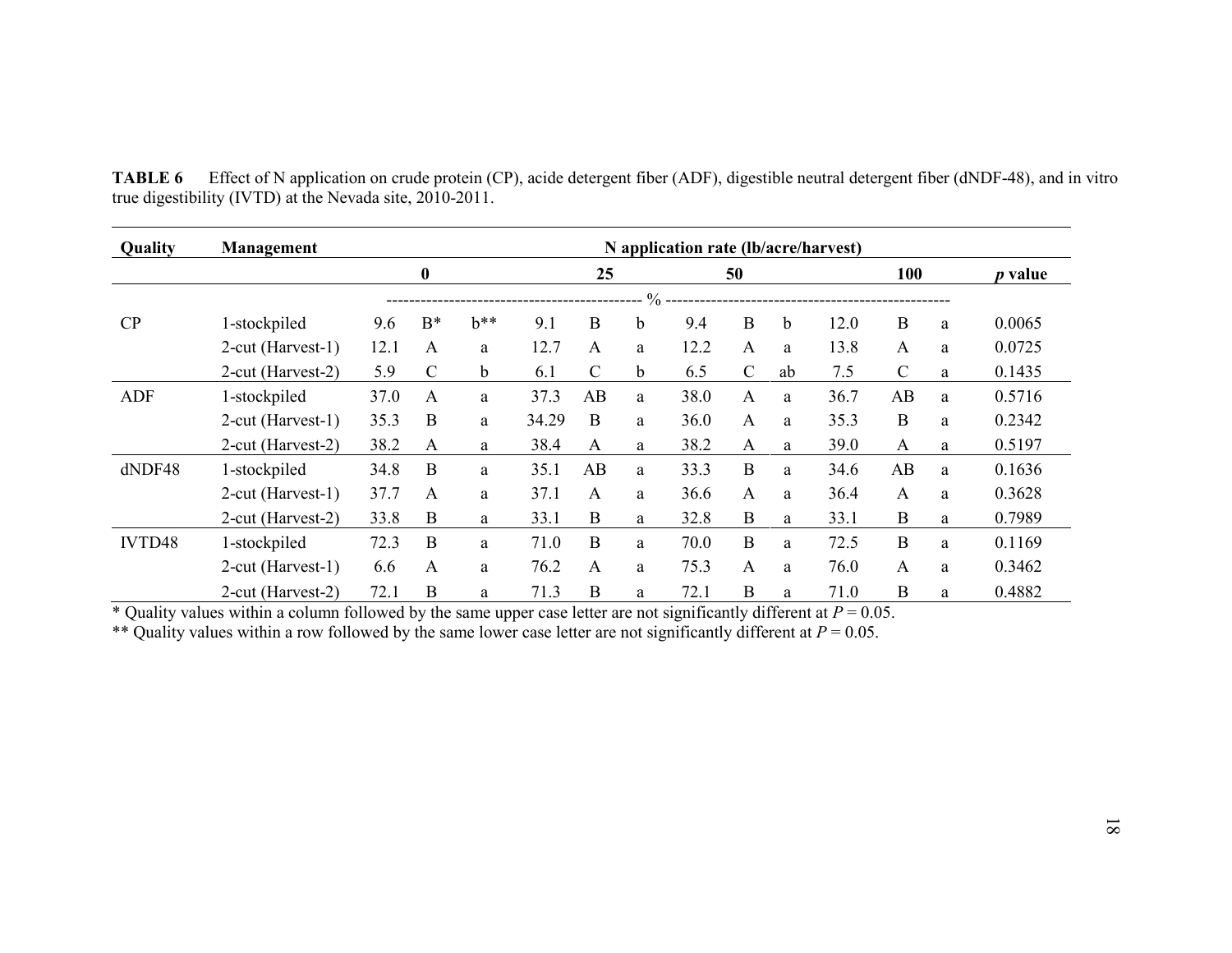| <b>Source</b>        | df                      | <b>DMY</b> | CP       | <b>ADF</b>         | dNDF48  | IVTD48  |
|----------------------|-------------------------|------------|----------|--------------------|---------|---------|
|                      |                         |            |          | $- Pr > F$ ------- |         |         |
| <b>HARV</b>          | $\mathbf{1}$            | < 0001     | < 0.001  | < .0001            | < 0.001 | < 0001  |
| <b>RATE</b>          | 3                       | 0.001      | 0.8602   | 0.0401             | 0.0219  | 0.7405  |
| HARV*RATE            | $\overline{3}$          | 0.665      | 0.6511   | 0.4995             | 0.7158  | 0.4861  |
| <b>FERT</b>          | $\overline{\mathbf{3}}$ | < .0001    | < 0.0001 | 0.026              | 0.3902  | 0.0004  |
| HARV*FERT            | $\overline{\mathbf{3}}$ | 0.0028     | 0.0276   | 0.7861             | 0.7647  | 0.7719  |
| RATE*FERT            | 9                       | 0.9836     | 0.4894   | 0.2923             | 0.3756  | 0.0774  |
| HARV*RATE*FERT       | 9                       | 0.9110     | 0.8484   | 0.2962             | 0.4362  | 0.3631  |
| LOC                  | $\mathbf{1}$            | < .0001    | < 0.0001 | 0.7337             | 0.0291  | 0.0274  |
| HARV*LOC             | $\mathbf{1}$            | < .0001    | 0.0613   | 0.0581             | 0.033   | 0.0004  |
| RATE*LOC             | $\overline{3}$          | 0.9470     | 0.6286   | 0.0527             | 0.4563  | 0.4018  |
| HARV*RATE*LOC        | $\overline{\mathbf{3}}$ | 0.7583     | 0.448    | 0.5083             | 0.5659  | 0.8373  |
| FERT*LOC             | $\overline{\mathbf{3}}$ | < .0001    | < 0.0001 | 0.3452             | 0.0737  | 0.0474  |
| HARV*FERT*LOC        | $\overline{3}$          | < .0001    | < 0.0001 | 0.0683             | 0.2483  | 0.0154  |
| RATE*FERT*LOC        | 9                       | 0.9362     | 0.9249   | 0.7319             | 0.6559  | 0.6253  |
| HARV*RATE*FERT*LOC   | 9                       | 0.9952     | 0.4555   | 0.2537             | 0.8664  | 0.3423  |
| <b>YR</b>            | $\mathbf{1}$            | < .0001    | < .0001  | < .0001            | 0.1496  | < 0.01  |
| HARV*YR              | $\mathbf{1}$            | 0.06       | 0.5108   | < .0001            | 0.0394  | 0.0027  |
| RATE*YR              | $\overline{3}$          | 0.2672     | 0.0909   | 0.9256             | 0.2474  | 0.9912  |
| HARV*RATE*YR         | $\overline{3}$          | 0.8162     | 0.5013   | 0.9767             | 0.9497  | 0.9357  |
| FERT*YR              | $\overline{\mathbf{3}}$ | < .0001    | < .0001  | 0.0003             | 0.0551  | 0.0162  |
| HARV*FERT*YR         | $\overline{3}$          | 0.5219     | 0.9086   | 0.5101             | 0.6928  | 0.4447  |
| RATE*FERT*YR         | 9                       | 0.4423     | 0.7639   | 0.8654             | 0.289   | 0.7846  |
| HARV*RATE*FERT*YR    | 9                       | 0.9926     | 0.4805   | 0.7592             | 0.0278  | 0.6605  |
| LOC*YR               | $\mathbf{1}$            | 0.0742     | < .0001  | < 0001             | < .0001 | 0.5621  |
| HARV*LOC*YR          | $\mathbf{1}$            | < .0001    | < .0001  | < .0001            | 0.892   | < .0001 |
| RATE*LOC*YR          | $\overline{3}$          | 0.3490     | 0.7544   | 0.263              | 0.1351  | 0.2613  |
| HARV*RATE*LOC*YR     | $\overline{\mathbf{3}}$ | 0.8175     | 0.9609   | 0.9899             | 0.3372  | 0.5638  |
| FERT*LOC*YR          | $\overline{3}$          | < 0001     | 0.1525   | 0.0656             | 0.4593  | 0.7373  |
| HARV*FERT*LOC*YR     | $\overline{\mathbf{3}}$ | 0.3376     | 0.1904   | 0.5518             | 0.378   | 0.4027  |
| RATE*FERT*LOC*YR     | 9                       | 0.8791     | 0.2925   | 0.9464             | 0.985   | 0.9273  |
| HAR*RATE*FERT*LOC*YR | 9                       | 0.9768     | 0.1312   | 0.9721             | 0.3028  | 0.8137  |

**TABLE 7** The significance of *F* values for fixed sources of variation at the Utah and Nevada study sites in 2010 and 2011.